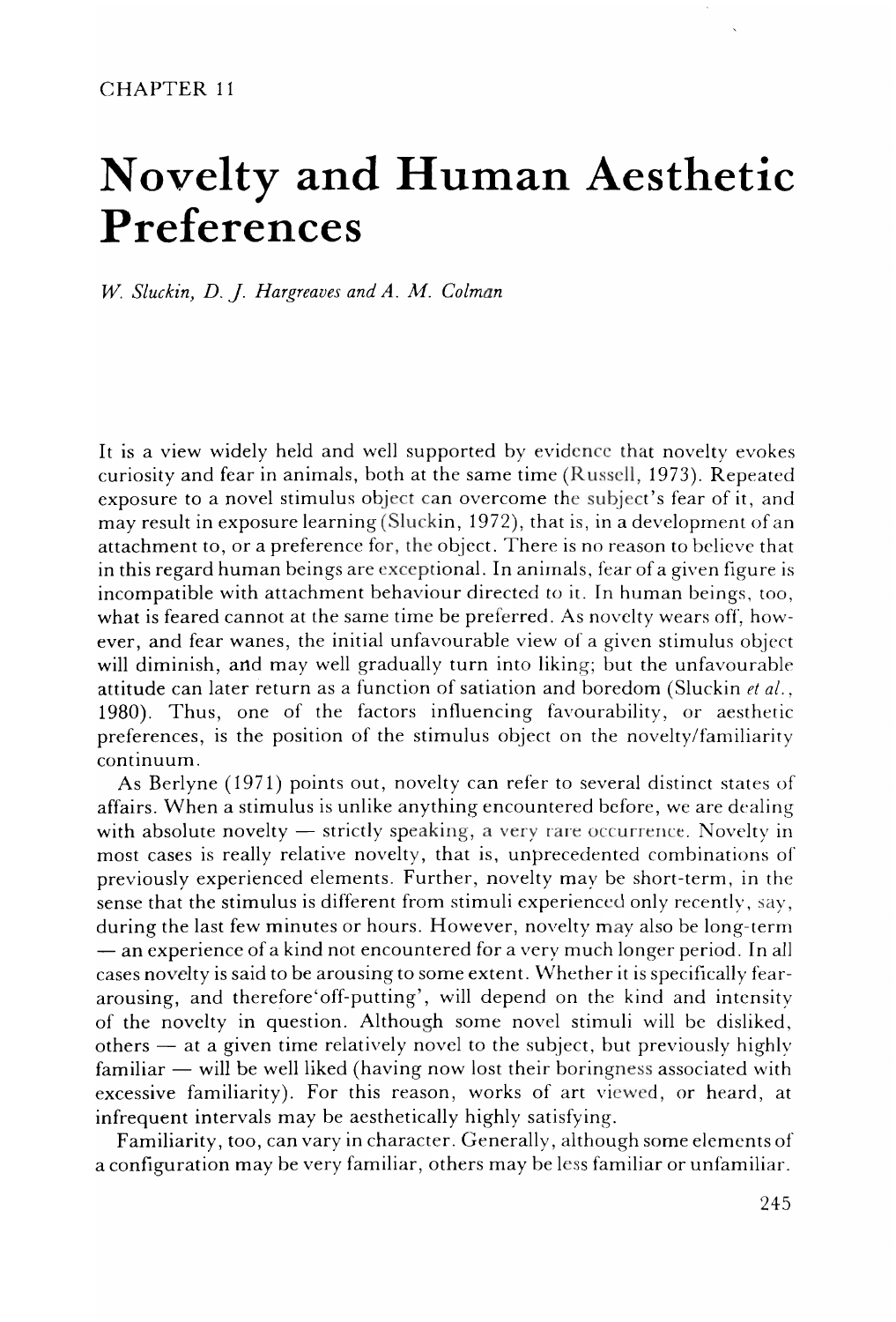This can occur in any sensory modality: a photograph can contain both familiar and unfamiliar elements; a well-known melody may be heard with new rhythms or harmonies. It has been traditionally said that such variation, or unity-in variety, is at the root of aesthetic appreciation. Indeed, variations on a familiar theme may be just what is needed to prevent favourability, which initially rises as novelty wears off, from ever setting on a path of decline.

It is, of course, difficult to consider aesthetic preferences in real-life situations with reference only to novelty/familiarity ignoring the influence of such factors as complexity and interestingness of what is being judged or appreciated (Berlyne, 1974b). However, it was clear from early on to some investigators that if experimental studies were to make progress towards a better understanding of everyday human likes and dislikes, experiments had to *be* so designed as to relate favourability to noveltylfamiliarity and to keep initially other factors constant as far as possible. This is what investigators such as Cantor (1968) and Zajonc (1968) set out to do in the early days of the 'new experimental aesthetics' .

We therefore begin by providing a brief historical review of studies concerned with relationships between novelty/familiarity and aesthetic preferences; both experimental findings and explanatory theories will be considered. We then turn to our own work. To start with, some comments will be offered on experimental procedures in this field of research. Next, we review our studies of preferences for such things as letters of the alphabet and words. We continue by dealing with preferences for surnames and Christian names; in relation to the latter we shall introduce our preference-feedback hypothesis. We subsequently consider at some length the question of aesthetic appreciation of music  $-$  a topic not often tackled by experimental psychologists. Finally, an attempt is made to arrive at some broad conclusions; in the process we refer to different stimulus categories that evoke likes and dislikes, and also refer to changing fashions in aesthetic preferences.

# **11.1 Novelty, Familiarity and Liking: an Introductory Review**

In an influential monograph, Zajonc (1968, p. 1) examined evidence related to the hypothesis that 'mere repeated exposure of the individual to a stimulus is a sufficient condition for the enhancement of his attitude toward it'. This hypothesis can be traced to William James (1890, p. 672) and Gustav Theodor Fechner (1876, pp. 240-243), although Zajonc was the first to subject it to careful empirical investigation. His review of existing evidence and his own experimental work suggested that the relationship between exposure and liking is best described by a rising but decelerating curve in which liking is a logarithmic function of exposure frequency. The *mere exposure* hypothesis asserts that the effect of exposure on liking  $-$  other things being equal  $-$  is always positive, although the effect may be more pronounced for novel than for relatively familiar stimuli.

This hypothesis contradicts certain widely held beliefs, such as those implied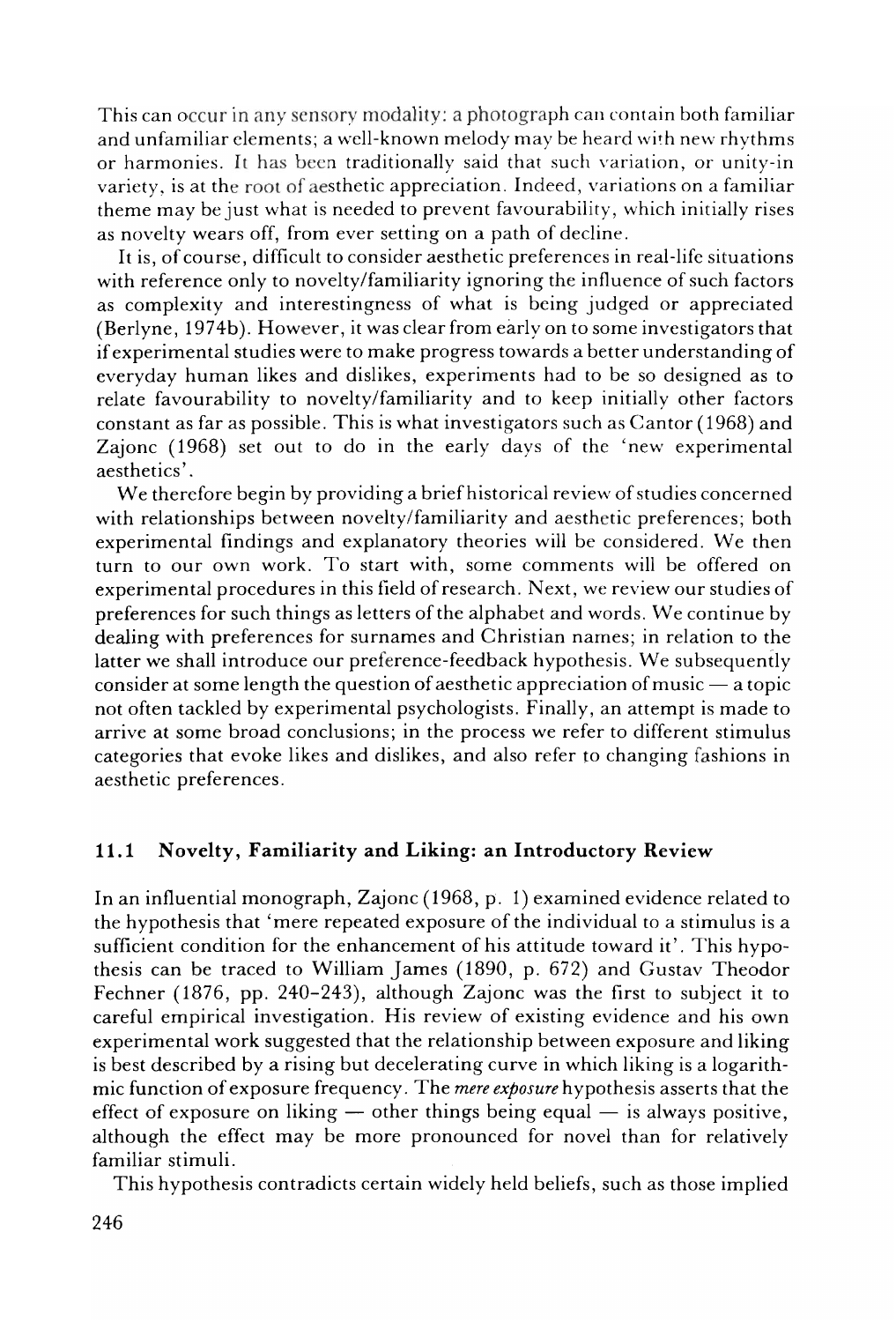by the proverbs 'familiarity breeds contempt' and 'absence makes the heart grow fonder', but an impressive body of empirical evidence has accumulated in support of it (see Harrison, 1977; and Stang, 1974, for reviews). As we shall see, however, the existing evidence is not all consistent with the mere exposure hypothesis, and recent theoretical and empirical work, including our own, suggests that the underlying functional relationship between novelty/familiarity and liking may be non-monotonic, rising only at relatively low levels of exposure and declining at higher levels.

In his original monograph, Zajonc (1968) devoted a great deal of attention to correlational evidence in support of the exposure hypothesis. The most important correlational evidence was based on the relative frequencies of usage of antonym pairs, i.e. words of approximate opposite meaning, in the Thorndike-Lorge (1944) word count. Several previous researchers had noticed that words with positive affective connotations have higher frequency counts, in general, than negatively toned words. *Happiness,* for example, occurs more than 15 times as frequently in written English as *unhappiness; beauty* is 41 times as frequent as *ugliness; loue* is almost 7 times as frequent as *hate; find* is 4.5 times as frequent as *lose;* and so on. A similar relationship between frequency and favourability has more recently been found in French, German, Spanish, Russian, Urdu, and other languages (Harrison, 1977; Zajonc, 1968).

In order to investigate this phenomenon more closely, Zajonc asked 100 subjects to indicate which member of each of 154 antonym pairs expressed 'the more favorable meaning'. The subjects nominated in  $82\%$  of cases the one with the higher Thorndike-Lorge frequency count. It seems odd, however, to deploy this type of evidence in support of the mere exposure hypothesis. The implication is that the positive connotations of words like *happiness* and *beauty* are a consequence of their frequent usage, and this in turn implies that the connotations of such words were relatively unfavourable before they became frequent in the language; another improbable implication is that words like *ugliness* and *hate*  would lose their unfavourable connotations if they were used more frequently. But the correlation of frequency and favourability among words can be explained without recourse to the mere-exposure hypothesis. Instead of assuming that exposure causes increased favourability, it seems more reasonable to postulate that favourability causes increased exposure. There is, in fact, evidence (Boucher & Osgood, 1969; Osgood, 1964) showing that people tend to pay greater attention in their thought and speech to positive than to negative aspects of their conceptual universe. This predilection for positive concepts, which Osgood called the *Pollyanna effect* (alluding to the optimistic heroine of a series of children's novels), provides a more natural explanation than the mere exposure hypothesis for the correlation of word frequency and favourability.

Some of the other evidence presented by Zajonc can be reinterpreted in a similar way. High school students were asked to rate on a seven-point scale how much they liked various trees, fruits, vegetables and flowers, and their preferences were found to be nearly proportional to the logarithms of the frequencies of these items in the Thorndike-Lorge word count: correlations ranged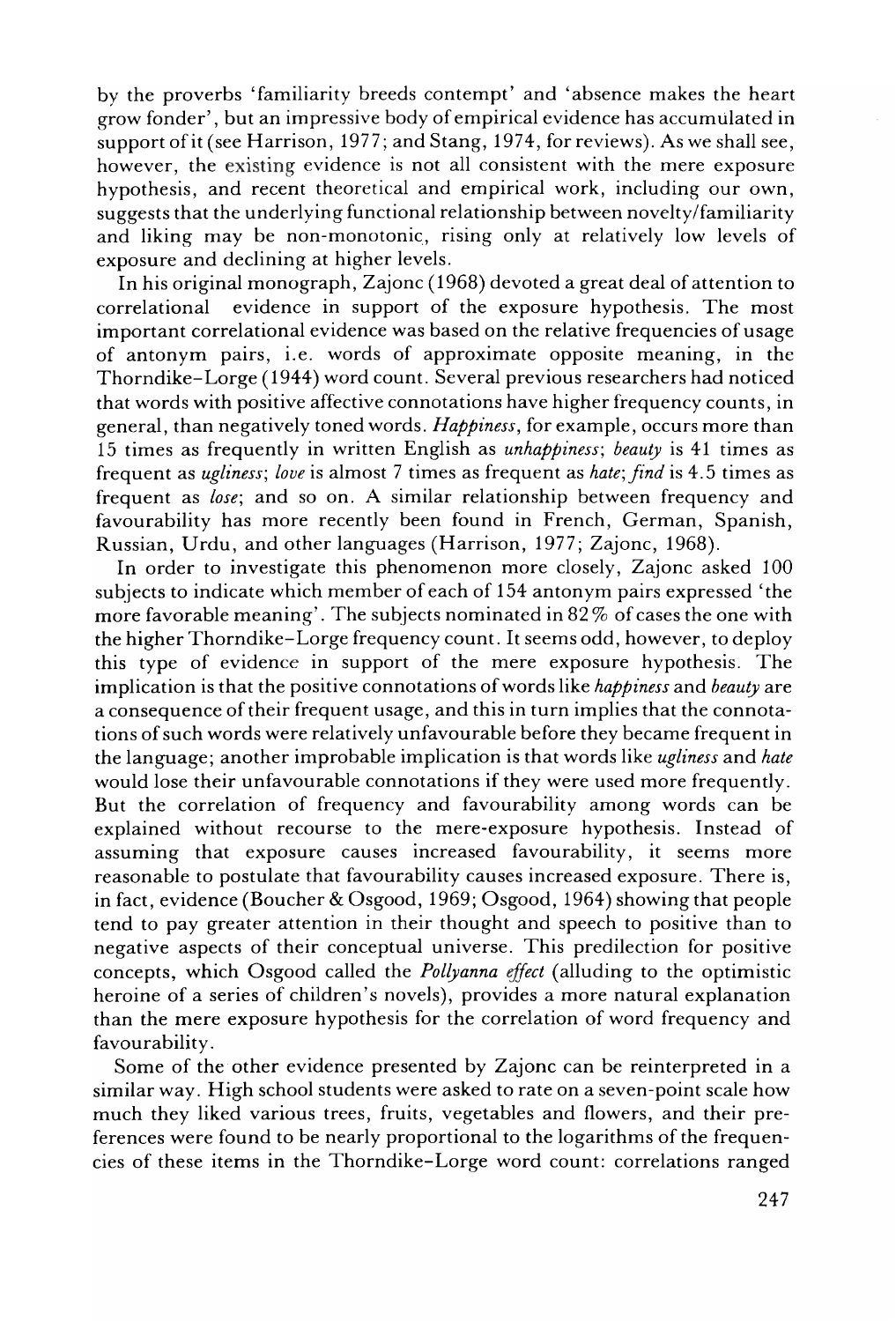from 0.80 to 0.89. The three best liked fruits, for example, were (in descending order) *apple, cherry* and *strawberry,* and their average preference ratings were 5.13,5.00 and 4.83, respectively. Rather than demonstrating that exposure leads to increased liking, however, these data may simply provide further evidence for the Pollyanna effect: there may be a tendency for popular trees, fruits, vegetables and flowers to be spoken and written about more frequently than those that are less popular.

In order to establish a causal link between exposure and liking, Zajonc reported some controlled experiments, and his experimental design and methodology have served as a model for numerous subsequent investigations. Nonsense words like *iktitaf* and *civadra,* diagrams resembling Chinese ideographs and photographs of human faces were used as stimuli in these early experiments. The subjects rated each of the stimuli belonging to one of the above classes for assumed favourability of meaning (in the case of the nonsense words and ideographs) or liking (in the case of the faces) after 0, 1, 2, 5, 10, or 25 exposures. Stimuli and exposure frequencies were counterbalanced in Latin square designs to avoid confounding effects. In each case a strong, positive and nearly linear relationship was found between log-transformed exposure and rated favourability of meaning or liking. These findings have been replicated in numerous subsequent experiments (Brickman *et al.,* 1972; Hamid, 1973; Harrison, 1969; Harrison & Crandall, 1972; Harrison & Zajonc, 1970; Harrison *et al.,* 1974; Janisse, 1970; Matlin, 1974; Moreland & Zajonc, 1976, 1977; Zajonc *et al.,* 1971). The external validity of the mere-exposure effect has been extended through field experiments in which subjects were asked to rate the favourability of nonsense words previously placed in their mailboxes a predetermined number of times (Rajecki & Wolfson, 1973) or inserted in newspaper advertisements (Zajonc & Rajecki, 1969). The effect has been found even when the stimuli were live human beings and exposure was manipulated by varying the number of interpersonal encounters (Saegert *et al.,* 1973). Most experiments have involved a maximum of only a few dozen exposures, although Zajonc *et al.* (1974) reported a steady increase in liking of Chinese ideographs up to 243 exposures.

Some investigations have, however, yielded results at variance with the mere-exposure hypothesis. Berlyne (1970) reported that simple representational and abstract works of art were rated as progressively *less* pleasing as frequency of exposure increased. Cantor (1968) and Cantor & Kubose (1969) found that children gave more positive ratings of liking to unfamiliar than to familiar geometric patterns taken from the Welsh Figure Preference Test. Using line drawings of familiar objects and simple meaningless patterns, Faw  $\&$ Pien (1971) found that both adults and children liked both types of stimuli better when they were novel than when they were relatively familiar. Siebold (1972) familiarized children with both simple and comparatively complex geometric patterns, and found that both kinds of stimuli were better liked when they were novel to the subjects than after familiarization. All of these findings are in direct opposition to the predictions of the mere exposure hypothesis. To complicate the picture further, several studies (reviewed by Crandall *et al.,* 1973) have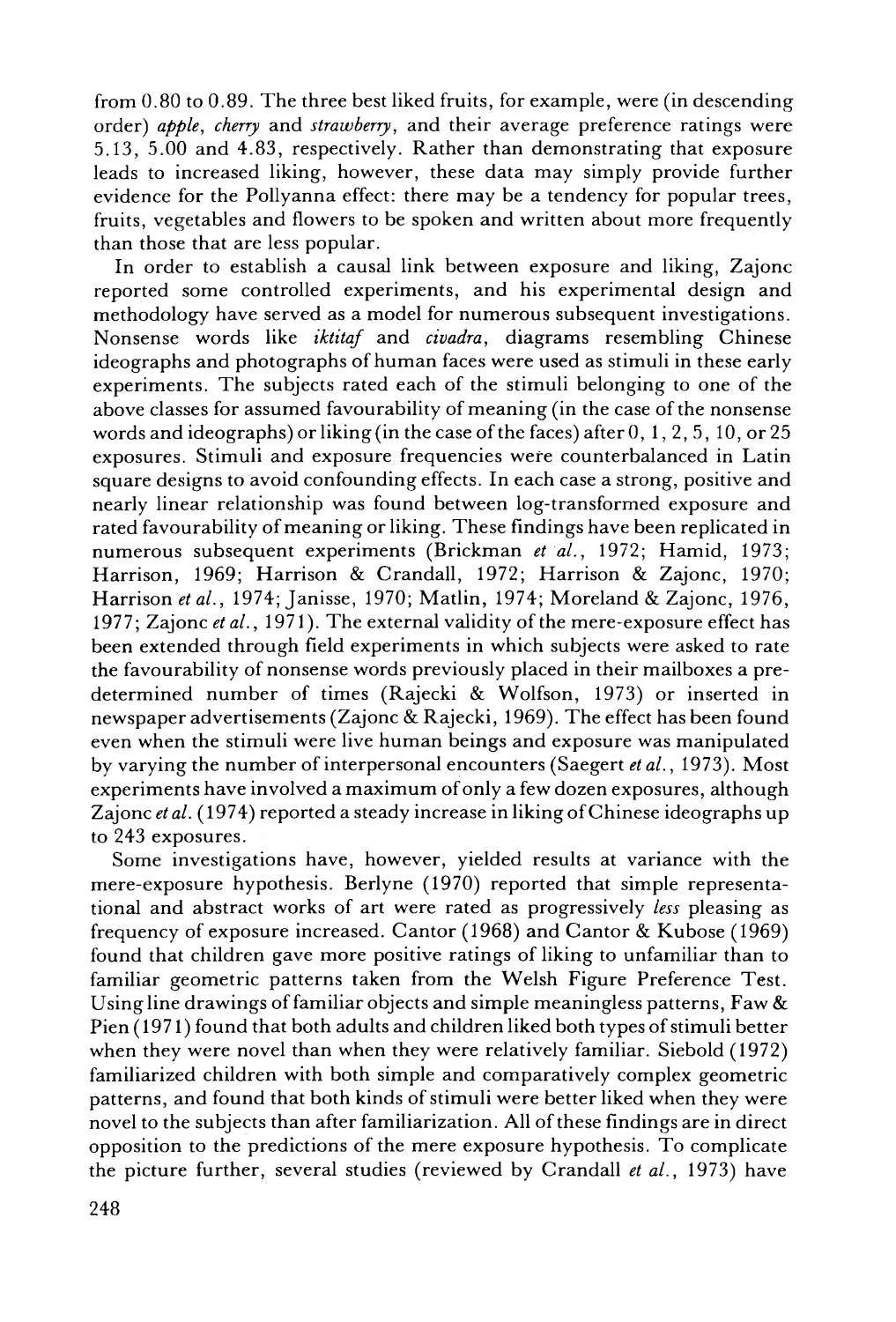reported an initial increase in liking with moderate degrees of familiarization, followed by a decline with increased familiarization. Our own studies, discussed later in this chapter, have confirmed this finding with several classes of stimuli.

Several theories, all but the most recent of which are discussed and critically evaluated in Harrison (1977), have been proposed to explain the empirical evidence on familiarity and liking. Some of these theories have fared badly in experimental tests, and others seem either inadequate to account for the full range of empirical evidence or are deficient on other grounds. The most persuasive theories share the common assumption that the universal relationship between familiarity and liking takes the form of an inverted U, with liking rising at low levels of familiarity and then declining. Various factors have been proposed to account for the parameters of this hypothesized function. The peak of the curve may occur at very high levels of familiarity under certain  $conditions, leading to a monotonic increase in  $likine - a mere-exposure effect$$  $-$  across the limited range of exposure that it is possible to investigate in experiments based on the methods pioneered by Zajonc. Under different conditions, the peak may occur at very low levels of familiarity, yielding a monotonic decrease in liking across most of the exposure range as found in some of the studies mentioned in the previous paragraph.

The inverted-U curve, in the form originally suggested by Wundt and later adapted by Berlyne (1971) and others, is depicted in Fig. 11.I(a). According to Berlyne, the *hedonic value* of a stimulus is a function, which rises to a peak and then falls, of a person's *arousal;* and arousal is hypothesized to be directly related to the novelty of the stimulus. We have indicated elsewhere (Sluckin *et al., 1980)*  that the notion of zero novelty implies total familiarity. However, such complete familiarity can never, strictly speaking, be achieved; rather, familiarity may be regarded as increasing, with continued exposure to the stimulus, *ad infinitum.* Complete unfamiliarity, on the other hand, is more easily conceived of; it occurs with nil exposure to the stimulus. Fig.  $11.1(b)$  shows favourability as a function of familiarity, the latter increasing from zero to infinity. In this formulation, a strange stimulus is assumed to be initially somewhat unattractive rather than of neutral affective value; this is consistent with a great deal of empirical evidence, in spite of the widespread belief that there is something inherently attractive about novelty (Harrison, 1977).

The most influential theories concerning the relationship between familiarity and liking are the response-competition and two-factor theories. These theories will be discussed briefly in the following paragraphs. We shall also say a few words about the recently proposed scheme theory.

According to response-competition theory (Harrison, 1968; Matlin, 1970), an unfamiliar stimulus usually contains elements reminiscent of a diversity of previously encountered stimuli, and these elements generally elicit mutually incompatible or antagonistic cognitive· and behavioural tendencies. The coexistence of mutually incompatible response tendencies in a person confronted with an unfamiliar stimulus is held to result in an aversive drive state leading to negative affect and to a dislike of the stimulus. Subsequent exposure leads to cognitive restructuring: one class of response tendencies typically gains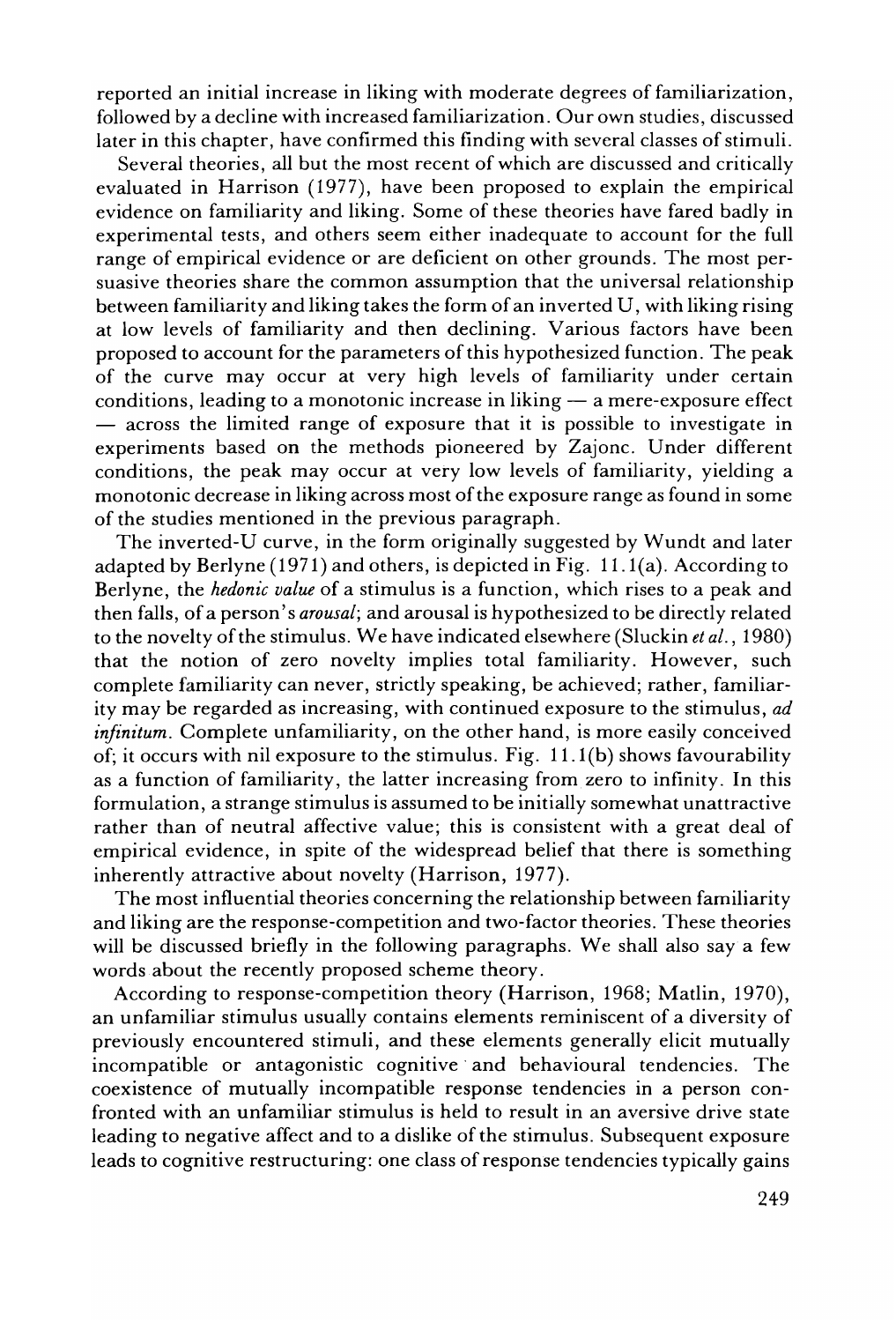

Fig. 11.1 Inverted V-curves. (Reproduced from W. Sluckin, A. M. Colman and D. J. Hargreaves (1980) *British Journal of Psychology*, 71, 163-169, by permission.)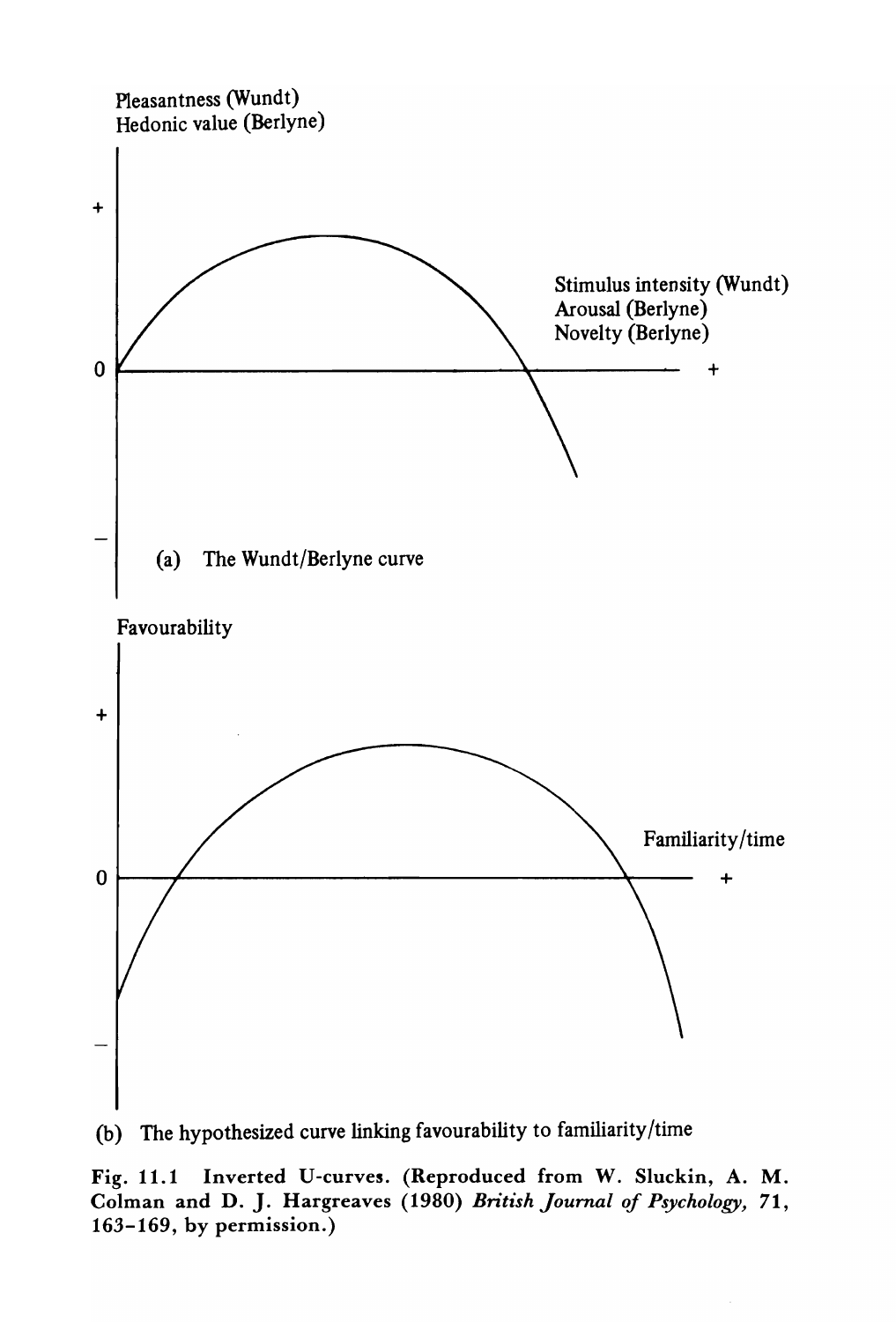dominance over the others as the stimulus is fitted into a meaningful conceptual framework, and incompatible tendencies are weakened or suppressed. The reduction of response competition alleviates tension and negative affect, and leads to increased liking  $-$  or, strictly speaking, decreased disliking  $-$  for the stimulus.

In its original form, response-competition theory provides an explanation for the mere-exposure effect but fails to account for the negative and inverted-U effects found in some experiments. The theory has therefore been modified to take account of these findings. Saegert  $\&$  Jellison (1970) proposed that an *intermediate* level of response competition is maximally pleasurable, so that beyond a certain point increased exposure, by reducing response competition below the optimal level, leads to a decline in liking. The number of exposures required to reach the critical point should be relatively small if the stimulus is simple, since in that case few associative response tendencies will be elicited. If, on the other hand, the stimulus is complex, the optimal level of response competition should be reached only after a relatively large number of exposures, since many potentially antagonistic response tendencies will initially be elicited by it.

Two-factor theories are based on the assumption that exposure produces a pair of opposing tendencies that in combination may result in positive, negative, or inverted-U effects. Berlyne (1970, 1971) suggested that exposure generates both a *habituation* or *reduction oj uncertainty* effect leading to increased liking, and a *satiation* or *boredom* effect whose influence on liking is negative. When a stimulus is unfamiliar, habituation predominates and exposure therefore leads to increased liking. Once a stimulus has become familiar, however, satiation gains ascendancy and further exposure leads to decreased liking. If the stimulus is simple, the habituation phase will be completed after relatively few exposures and the predominant trend will be a decline in liking; but if it is complex, the peak of the favourability curve may never be reached through laboratory exposures. A slightly different two-factor theory has been proposed by Stang (1974, 1975): according to this version the opposing tendencies are *progress oj learning* and *satiation.* 

According to Stang's theory, repeated exposure is accompanied by learning about the stimulus, and as learning progresses the stimulus becomes more pleasing. Once the stimulus has been learned, an unpleasant state of satiation, or boredom, is hypothesized to develop, causing the pleasingness of the stimulus to decline. If this theory is correct, conditions of repeated exposure that favour learning and minimize satiation (e.g., spaced exposure of complex, novel stimuli) should produce familiarity-favourability functions resembling learning curves; but conditions favouring both learning and satiation should produce inverted-U functions (Stang, 1975).

The most recent theoretical contribution is Eckblad's (1981, pp. 83-89) scheme theory. According to this theory, the process oflearning new perceptual schemes for recognizing, classifying and discriminating among unfamiliar stimuli is inherently pleasurable, but repeated exposure to stimuli that are already recognizable in terms of existing perceptual schemes generates neutral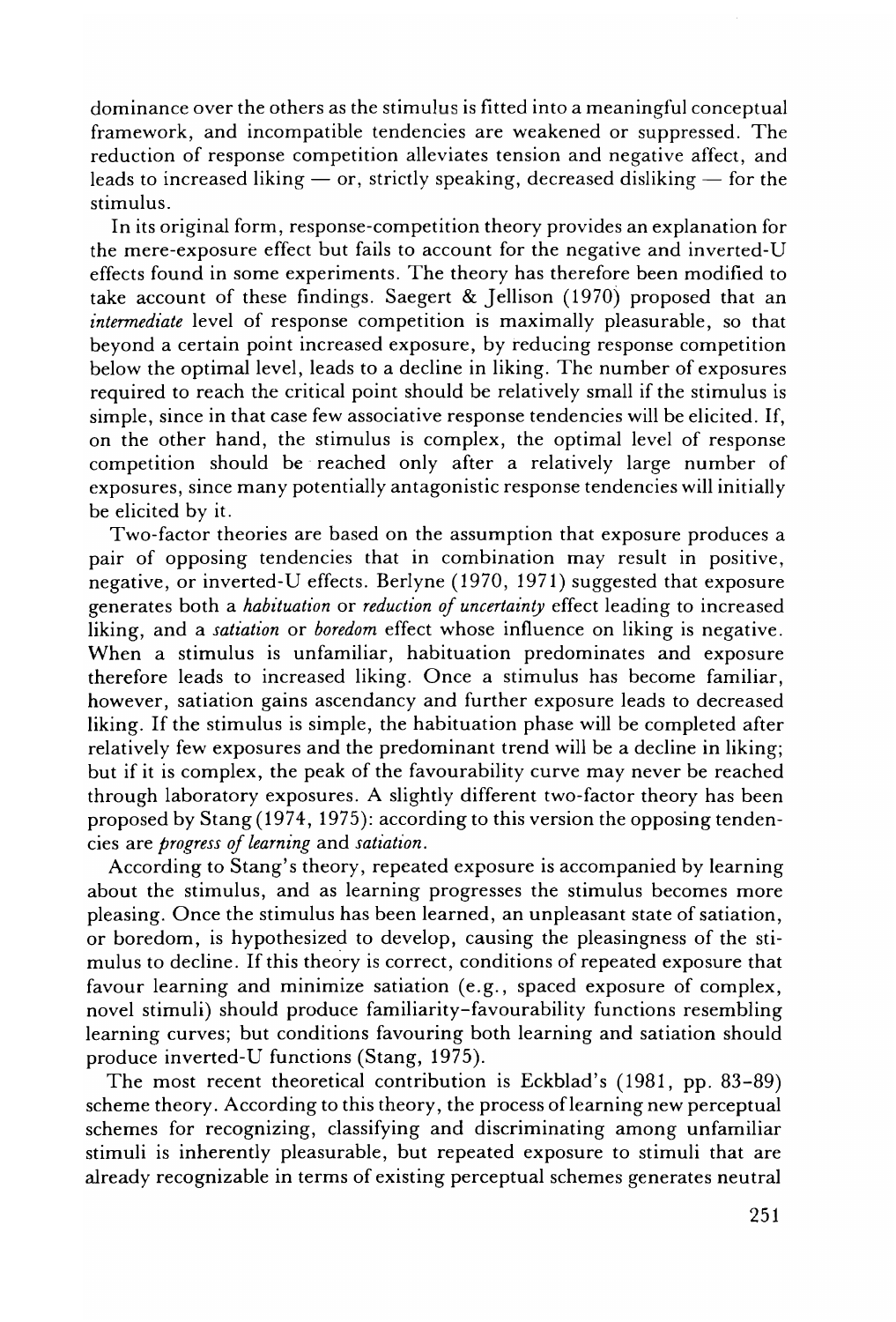or negative affect, manifested by inattention or boredom. The location of the peak of the curve, according to scheme theory, depends on the degree of recognizability of the stimuli. The larger the number of exposures required to build up the schemes necessary for recognizing the stimuli, the later the peak of the curve. When the requisite schemes are more-or-less complete, liking passes its maximum and begins to decline.

Response-competition, two-factor, and scheme theories all postulate a universal inverted-U function linking familiarity and liking. The parameters of the curve are assumed to depend, among other things, on the complexity or recognizability of the stimuli. Monotonic mere exposure effects, such as those discussed earlier in this section, are assumed to represent only the rising part of the underlying inverted U. Using the traditional experimental procedures pioneered by. Zajonc (1968), initially unfamiliar stimuli can be exposed only a few hundred times at most, and the peak of the curve may often lie beyond the reach of such investigations. Our own research methodology discussed in the following sections, on the other hand, allows a vastly wider range of familiarity, from complete novelty to literally millions of exposures, to be investigated.

#### 11.2 Experimental Procedures

Experimental findings and conclusions in studies of aesthetic preferences are to a degree determined by the methods used in the experiments. We have already seen that if the type of stimulus material chosen is generally unfamiliar to the particular group of subjects, then the less strange the stimuli the better they will be liked; and the risk is that a generalization will be formed that liking is simply an ever-increasing function of stimulus familiarity. What may be more important is that experimental procedures for assessing aesthetic preferences  $$ e.g. whether pair comparisons or rankings are used  $-$  could influence results. Likewise, experimental findings can be affected by the choice of familiarity  $measures$  - whether a subjective scale of familiarity is used, or an objective measure of time or frequency of exposure of subject to the stimulus is employed. Our own experimental studies have tended to differ procedurally, sometimes slightly and sometimes radically, from previous relevant investigations. Therefore, it seemed worthwhile to focus attention in the first place on the methodological aspects of our work, and only afterwards report our findings stage by stage.

We have refrained from adopting the well-known 'before-and-after' procedure of testing attitudes. In some of our work we have used stimuli with which our experimental subjects would be familiar to varying degrees as a result of everyday experience outside the laboratory. In the case of each stimulus we obtained an assessment of our subjects' familiarity with it, and we proceeded to assess their liking for it. Thus, we tested each subject for favourability not twice, before and after an experimental exposure to the stimulus, but only on a single occasion. There are two advantages in this method. One may be called procedural: a once-only testing session is simple to organize and enables the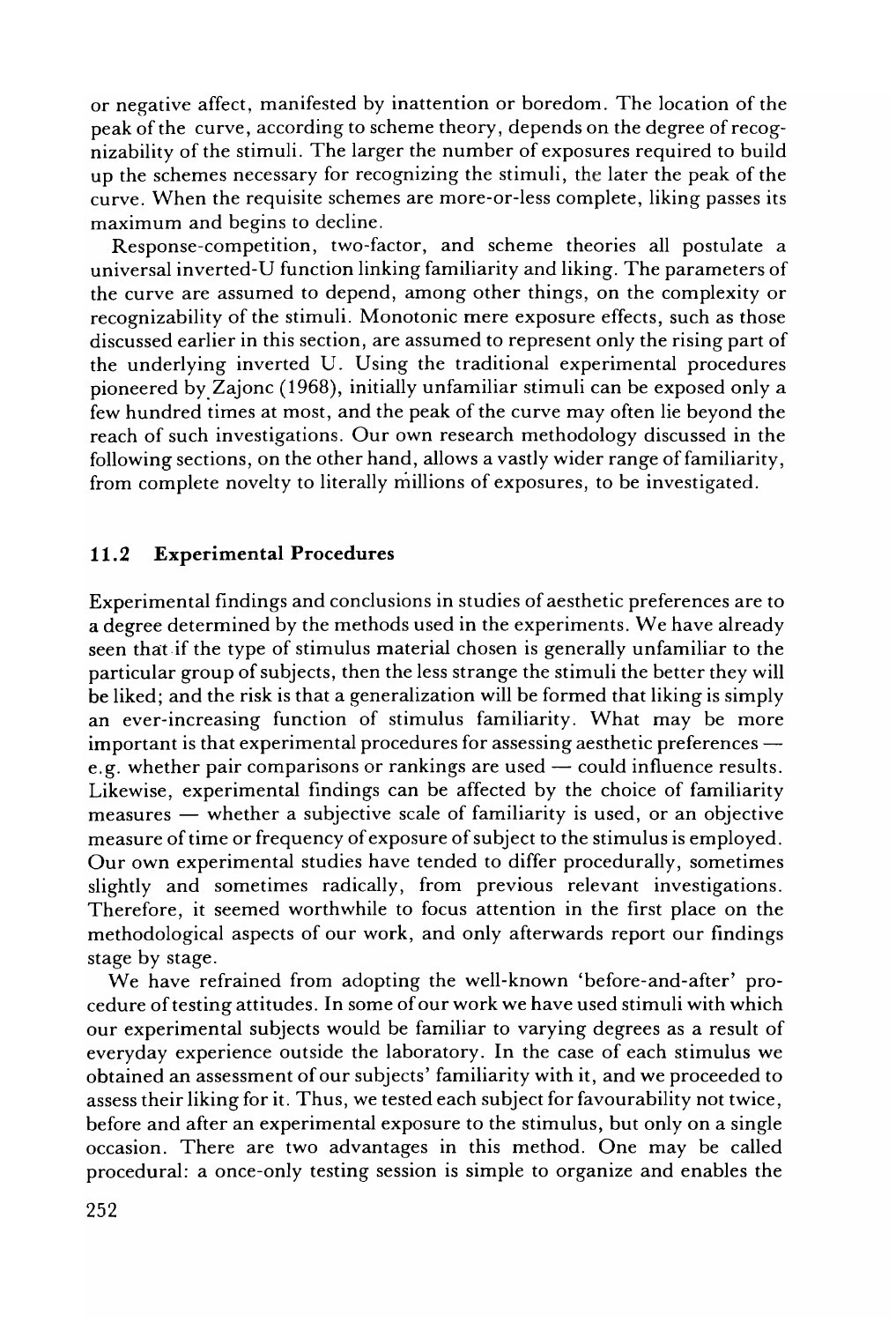experimenter to 'round up' relatively large numbers of subjects without worrying about getting them back for a second testing session or exposing them to tedious repetition. The other advantage may be described as methodological: prior real-life experience of stimuli can provide for a very wide range of stimulus familiarity; this is important if our main aim is to study liking as a function of familiarity.

In some of our more recent studies wc have assigned our subjects in a random manner either to a group in which each subject rates stimuli for familiarity or to a group in which each subject rates stimuli on a scale ofliking. Technically this is a between-subjects experimental design. It has been used occasionally in earlier studies (Harrison, 1969; Moreland & Zajonc, 1977). The advantage of this design over the within-subjects one is that judgments of familiarity and favourability cannot mutually influence each other. Such influence could 'contaminate' findings when the subjects have some ideas, as many might have, as to how familiarity and liking are related.

In some of our experiments stimulus familiarity was inferred from the stimulus type. For example, nonsense syllables were considered to be unfamiliar stimuli, uncommon words were classed as somewhat familiar, and very common words as very familiar stimuli. In other experiments we used the subjects' own subjective assessments of stimulus familiarity. Other workers preferred in the past to rely on objective measures of familiarity, such as those based on the duration of exposure of the subject to the stimulus. However, subjective measures indicate the subject's familiarity with the stimulus in the most direct manner. Further, it has been shown (Harrison, 1977) that at least in some situations subjective assessments are better than objective measures of familiarity at predicting aesthetic preferences.

#### 11.3 Preferences for Letters and Words

It is somewhat surprising that people should have preferences among ordinary letters of the alphabet  $-$  that they should like some and not others. However, whenever presented with a card displaying two letters children in our own investigations have always readily said which of the two they liked the better; and their replies have turned out to show a consistent pattern. An early study involved the use of capital Roman-alphabet and Cyrillic-alphabet letters as stimuli (Sluckin *et al.,* 1973). The subjects were 147 children recruited from schools in Louisville, Kentucky, USA, at a time when one of us (W.S.) was on a research assignment at the University of Louisville. One group of subjects ranged in age from 4.3 years to 6.6 years, with a mean age of 5 years 1month. The other group ranged from 9.4 years to 11.11 years, the mean age being 10 years 7 months. Very briefly, each subject was tested individually by the pair comparison method; hc/she had to say which of the two things shown on a card he/she liked the better. 72 cards were presented to each subject in a random order. The Roman and Cyrillic letters, and examples of cards used, are shown in Fig. 11.2.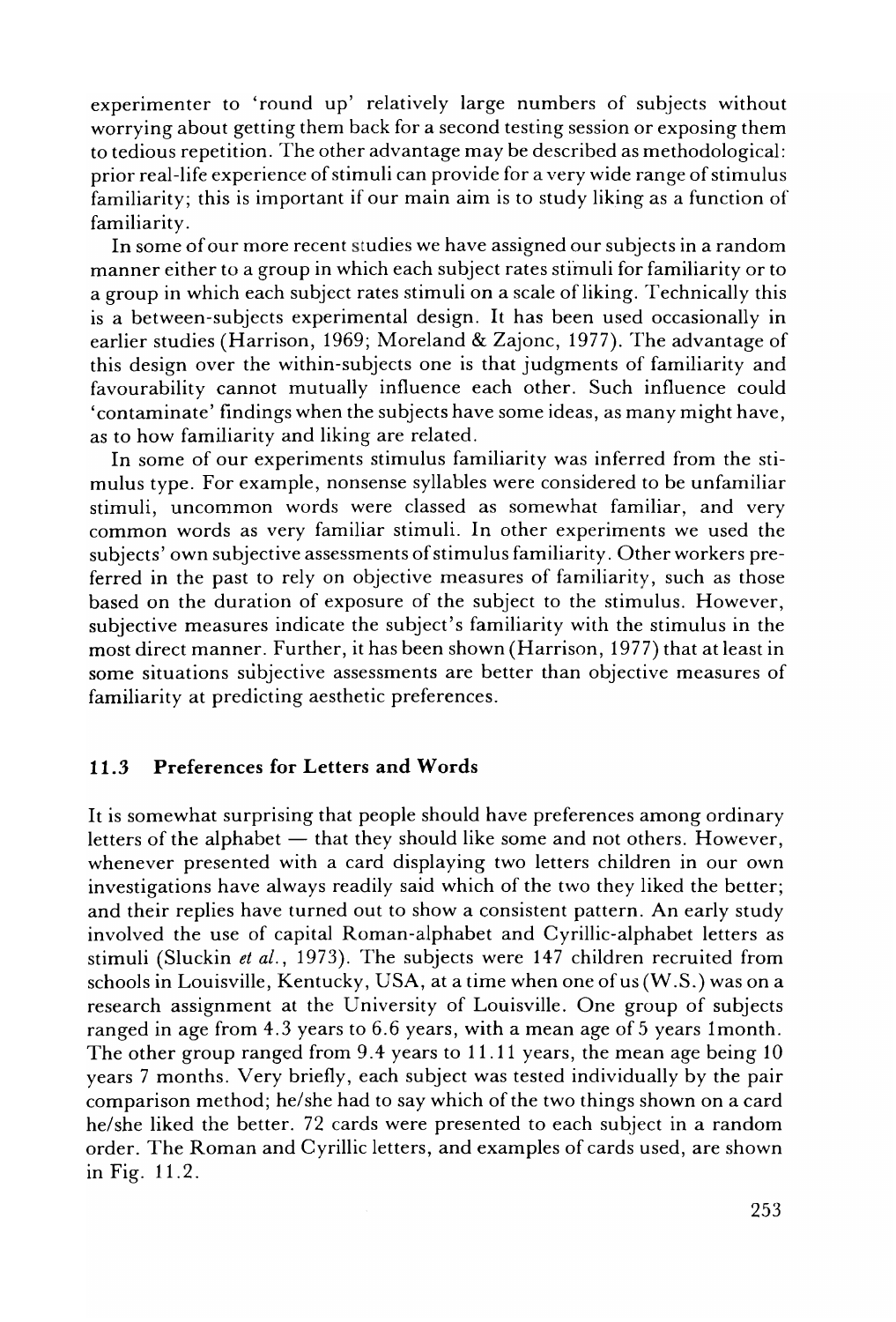# **DEHTRN БИШЦФП**

$$
\begin{array}{|c|c|c|}\n\hline\nD & D \\
\hline\nD & D \\
\hline\n\end{array}
$$

## Fig. 11.2 Roman and CyrilIic letters and examples of cards used. (Reproduced from W. Sluckin, L. B. Miller and H. Franklin (1973) *British Journal of Psychology,* 64, 563-567, by permission.

The younger children were at the stage of just learning to read whereas the older children were already well able to read. Thus, the younger group were fairly familiar with ordinary Roman letters, and the older children were very familiar indeed with such letters. The Cyrillic letters were, from the point of view of all the children, simply letter-like shapes. All in all, we found that the younger children very strongly preferred the Roman-alphabet letters. Since the two sets of letters had been fairly alike with regard to straight and curved line components, the most probable reason for our finding was that the letters that were preferred had been quite familiar, whereas the non-preferred Cyrillic letters had been unfamiliar to the younger children. The older children also liked better the familiar shapes than the strange ones, but this preference was much less marked than in the case ofthe younger children. The conclusion from our study was that the liking of children for letters was *initially* a direct function of familiarity, resulting from exposure of the children to the letters. However, much more exposure to letters did not lead to an increased preference for them over the letter-like shapes and, on the contrary, extra exposure resulted in a reduction of preference for the familiar shapes. There could also, of course, be less fear of novelty with increasing age in children; or both effects, less neophobia and a decline in the liking for highly familiar stimuli, could occur all at once as children advance in age.

Some years later some of us set out to investigate the preferences of children and young adults for common words, uncommon words and nonsense words (Colman *et al.,* 1975). Two separate experiments were conducted. In the first of them, the subjects were (a)  $156$ - to  $7$ -year-old children, (b)  $1510$ - to  $11$ -year-old children, both from a primary school in Northamptonshire, and (c) 17 18- to 20-year-old Combined Studies students from the University of Leicester. All the stimuli were consonant-vowel-consonant trigrams. Eight words were used, viz. BAG, TAP, LEG, PEN, LID, DOT, JUG and CUP; and eight non-words,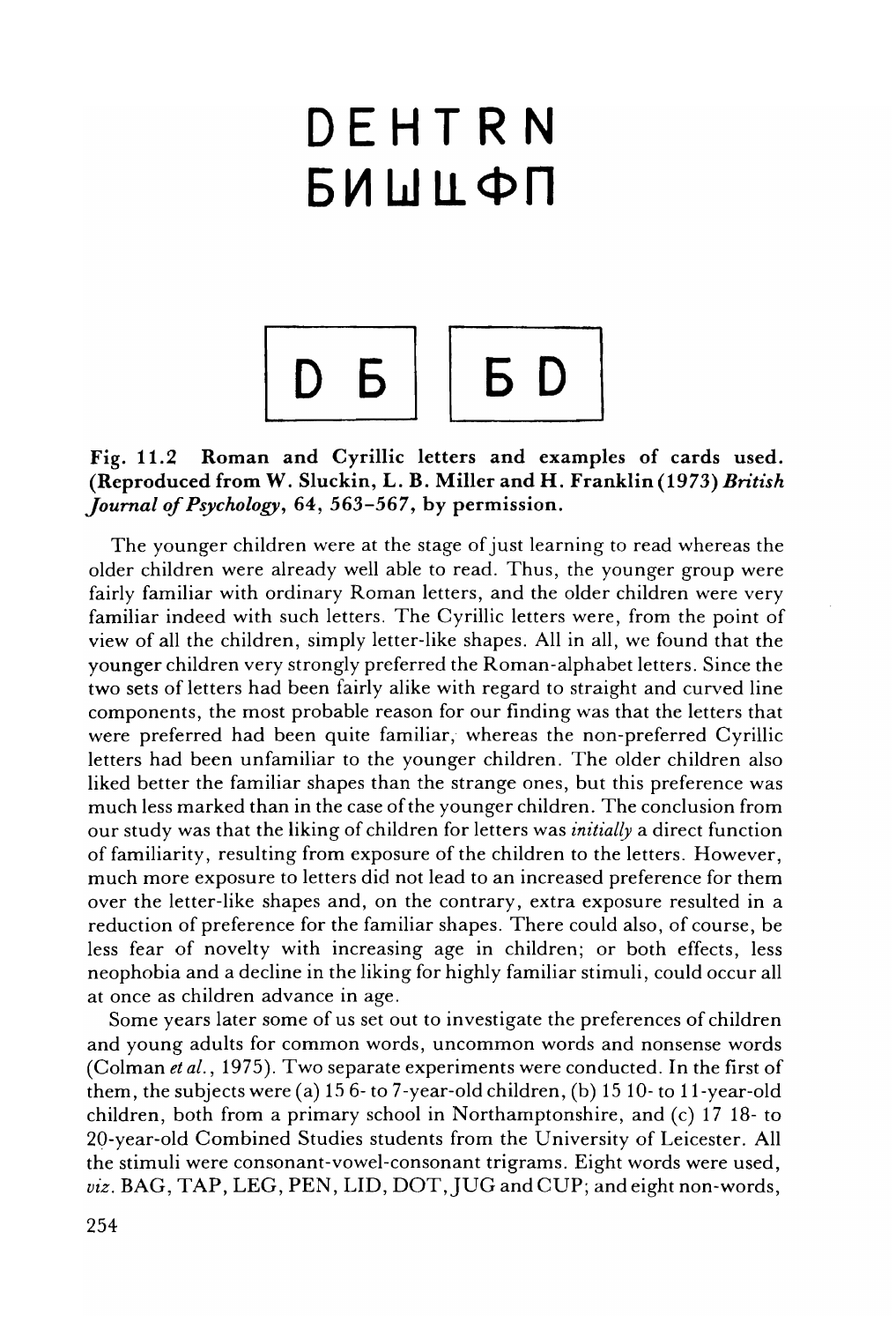*viz.* YAD, VAB, FEP, KEB, MIB, JOM, VUD and CUG. Every possible combination of word and nonsense syllable was printed in lower-case letters on a separate card, once with the word on the left and once with the word on the right, adding up to 128 cards altogether. The children were tested individually for preference as between the two stimuli on each card. In this experiment all the groups of subjects showed a preference for words over non-words. Most probably this simply reflected a preference for the familiar stimuli over the unfamiliar ones.

In the second experiment in the study mentioned above, the subjects were (a) 20 7-year-old children, (b) 20 9- to lO-year old children and (c) 20 18- to 21-year-old students. The stimuli this time were six very common words, *viz.*  APPLE, WINDOW, TRUMPET, BOTTLE, RABBIT and TEACHER, and six relatively uncommon words (roughly matching the common ones), *viz.*  GUAVA, CORNICE, CORNET, CARAFE, WOMBAT and MENTOR. The pair-comparison method, as between common and uncommon words, was used again. The results were this time markedly different from those of Experiment I (but not altogether unexpected). Children in both groups preferred common to uncommon words, but young adults showed a significant preference for the uncommon words. It looked as if the uncommon, less familiar words were perhaps more interesting to the young adults; at any rate, they were certainly more pleasing.

The results of both experiments may be brought together to make sense in the manner shown in Fig. 11.3. Within the Cartesian coordinates one graph represents the way familiarity and favourability are related in the case of children. Broadly, the more familiar the stimuli  $-$  progressively non-words, uncommon words and common words  $-$  the more they are liked. The other graph represents the relationship between familiarity and favourability for young adults. Here the very unfamiliar stimuli (non-words) and the very familiar ones



Familiarity

Fig. 11.3  $\blacktriangle$ , Non-words;  $\blacktriangleright$ , uncommon words;  $\blacksquare$ , common words. (See explanation in text.) (Reproduced from A. M. Colman, M. WaIley and W. Sluckin (1975) *British Journal of Psychology,* 66, 481-486, by permission. )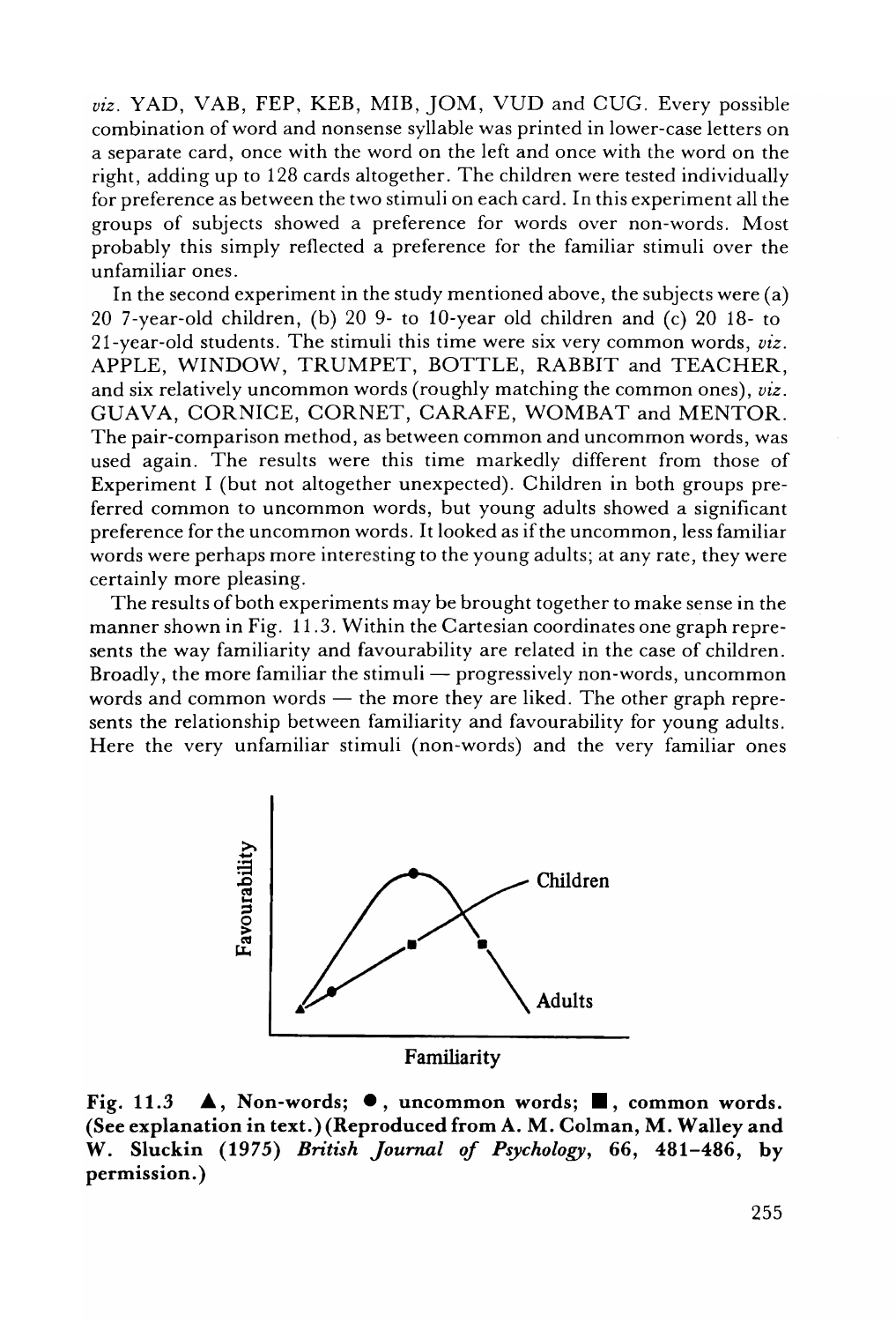(common words) are liked less than the stimuli of intermediate familiarity (uncommon words); thus the relationship for adults is, at least partly, of the inverted-U kind. It may be surmised that in the case of children even the common words are not yet familiar enough to have reached the peak of the inverted-U curve; a great deal more exposure to words may be needed before some of them can become so ordinary and boring as to diminish in their aesthetic appeal.

Several years later we set out once again to investigate people's likes and dislikes of words as a function of the experienced frequency of their occurrence (Sluckin *et al.,* 1980). The method of investigation this time was quite different. Our subjects, 33 adults, ranging in age from 19 to 43 years, had to rate either the familiarity of each one of 100 words on a five-point scale or the liking for each of the words, also on a five-point scale. Thus, the between-subject design, mentioned in a previous section, was used. Seventeen subjects were randomly assigned to the familiarity condition and sixteen to the favourability condition. The words were selected randomly from a dictionary, but those regarded as emotionally charged were discarded. Naturally, some objectively very uncommon words werejudged by our subjects as entirely unfamiliar; and at the other end of the scale, some words were judged by our subjects as very familiar indeed. On the scale of liking, the distribution of ratings was pretty even, ranging from words disliked to words liked.

In Fig. 11.4 each dot represents the position of each word in relation to the familiarity and favourability co-ordinates. An inspection of the scatter diagram shows that on the whole unfamiliar words were rated low or lowish on favourability; very familiar words were on the average marginally less well liked than the moderately familiar words. A full statistical analysis confirmed this impression. The straight rising line in the figure shows the fairly steep average increase of liking for words up to the familiarity rating of 2.5 chosen by inspection. Then, at the high levels of familiarity there is some decline, albeit less steep, in favourability as a function of familiarity. Our published paper gives a full mathematical analysis of the data that shows clearly that our results fit a theoretical inverted-U function. Our data so far do not allow any clear-cut inference as to the parameters of the inverted- $U$  curve  $-$  how its shape in any given circumstances may depend for instance on such factors as the complexity or discriminability of stimuli. We shall offer, however, some comments on this matter in the concluding section of this chapter.

#### 11.4 Preferences for Names and the Preference-Feedback Hypothesis

Once a new word or phrase has gained a foothold in the language, it tends to win rapid popularity, so much so that sometimes the 'newcomer' turns into a cliche and begins to be shunned. We wondered to what extent something similar occurs in the case of names. Before looking more closely at this, it seemed desirable to start by investigating simply the relationship, at any given time,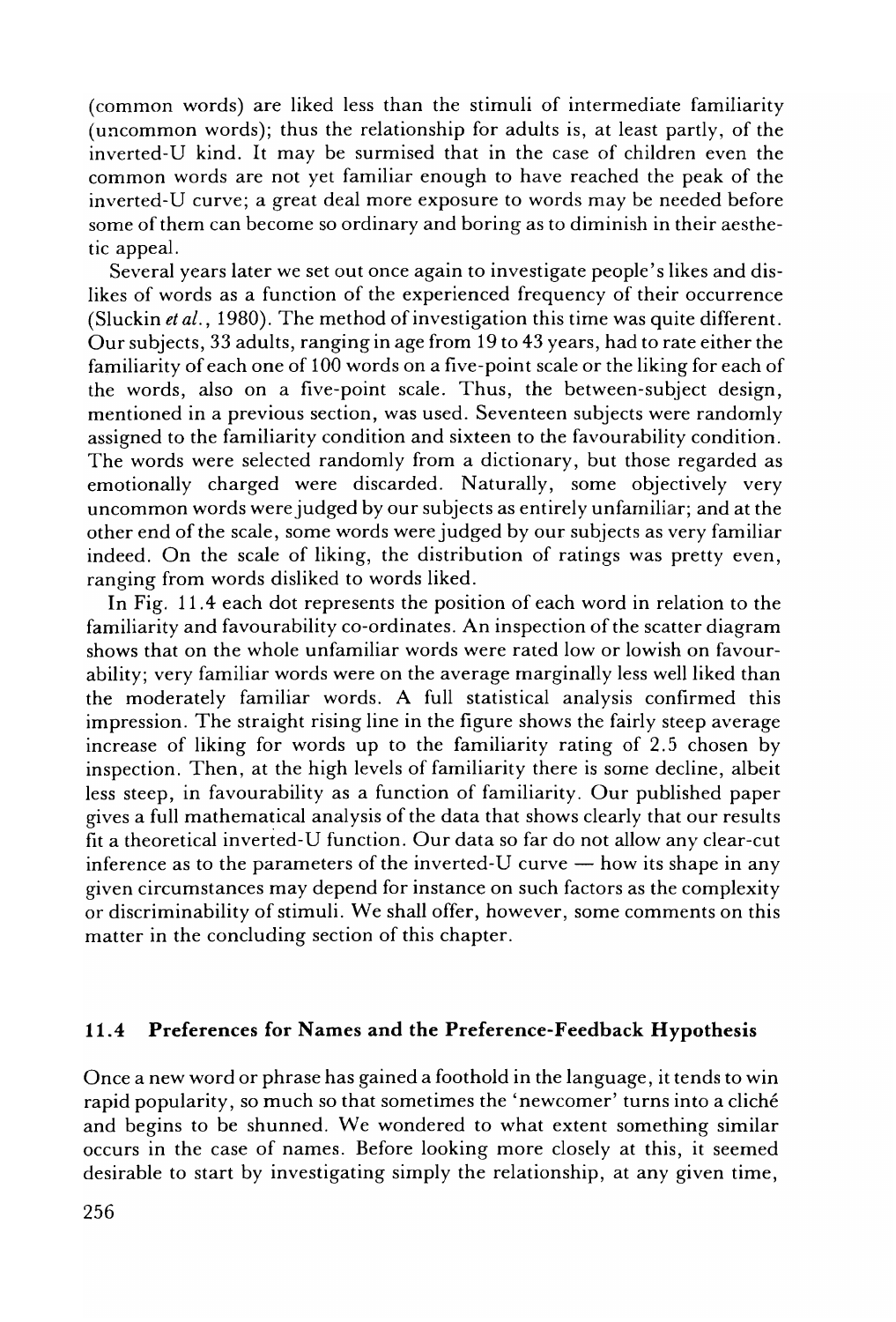

Fig. 11.4 Scattergram of mean familiarity and favourability ratings for 100 words, with regression lines (A) for the whole sample, (B) for those words with familiarity  $< 2.5$  and (C) for those words with familiarity  $>$ 2.5 (Reproduced from W. Sluckin, A. M. Colman and D. J. Hargreaves *(1980) BritishJournal of Psychology,* 71, 163-169, by permission.)

between experienced familiarity with, and liking for, Christian names among various populations.

As it happens, the first opportunity for such research arose when one of us (W. S.) was on Study Leave in 1978 in Melbourne, Australia. We were able before long to collect similar data in Leicester. In the two experiments we used in all 160 subjects. In each case there were 40 men and 40 women. Their ages ranged in Melbourne from 18 to 50 (median, 22 years) and in Leicester from 15 to 68 (median, 34 years). Briefly, 40 subjects in Melbourne and 40 corresponding subjects in Leicester rated their own familiarity *either* with 100 randomly chosen male Christian names *or* with 100 similarly chosen female Christian names. Likewise, 40 other subjects in Melbourne and 40 in Leicester rated their liking for the same male and female names (Colman *et al.,* 1981a).

The results of the two studies are summarized in Fig. 11.5. Significant and strong positive linear relationships between familiarity and favourability were found for male and for female names, whether judged by males or females, both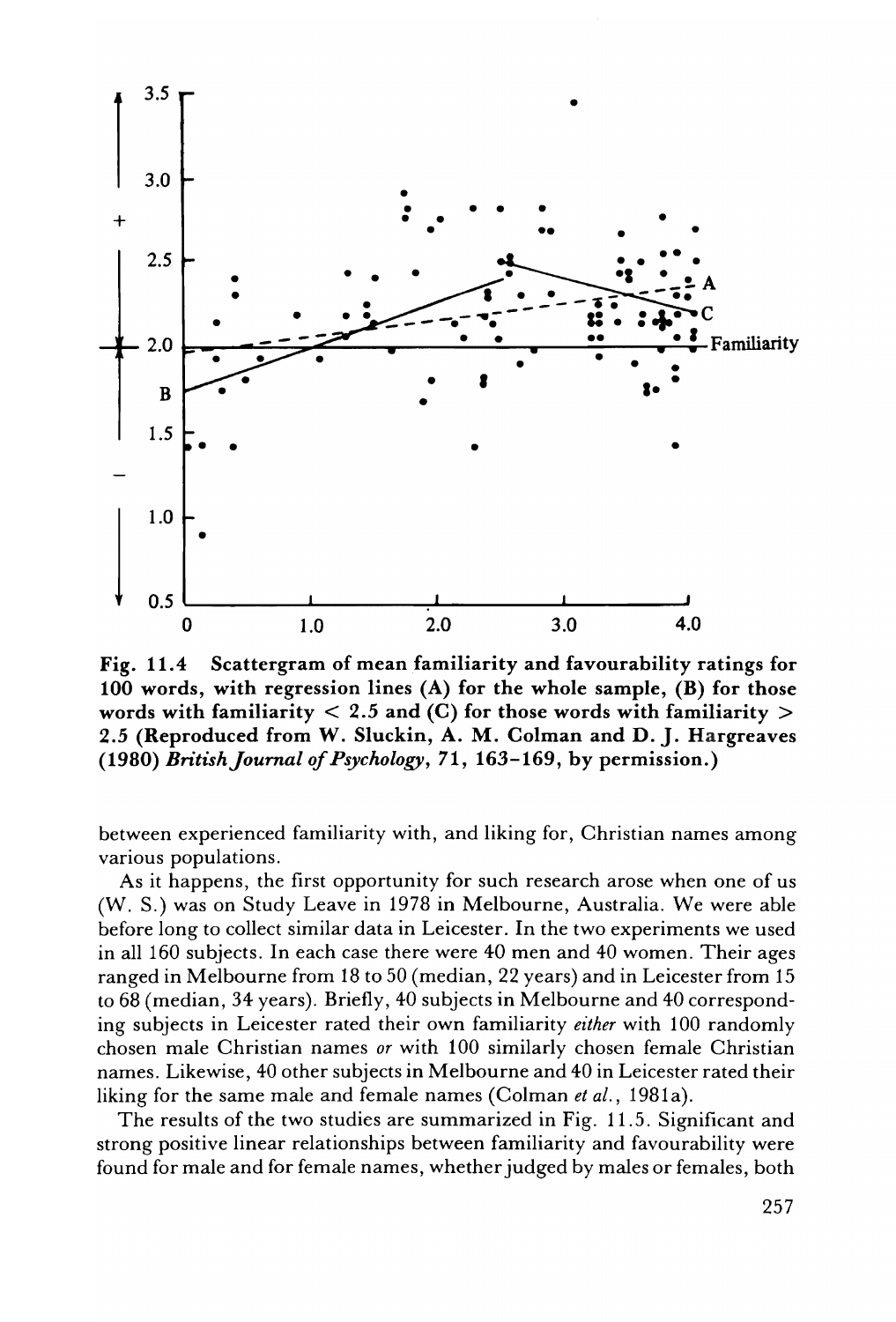

Fig, 11.5 Scattergrams showing the mean ratings of familiarity and favourability (liking) for male and female Christian names given by English subjects and Australian subjects. (Reproduced from A, M, Coiman, D, J. Hargreaves and W, Sluckin (1981) *BritishJournal of Social Psychology*, 20, 3-5, by permission.

in Melbourne and in Leicester. To illustrate, among the four best liked male names in Australia were David and Peter; and these two were also among the four most familiar names. In England the best liked names were David, Peter and Richard in that order; and these three were among the four most familiar names. Names such as Cedric and Fulbert were both unfamiliar and disliked in Australia. Further similar examples could be quoted; full details will be found in Hargreaves *et al.* (1979) and in Sluckin *et al. (1979).* 

It may at first sight be thought that the essentially straight-line positive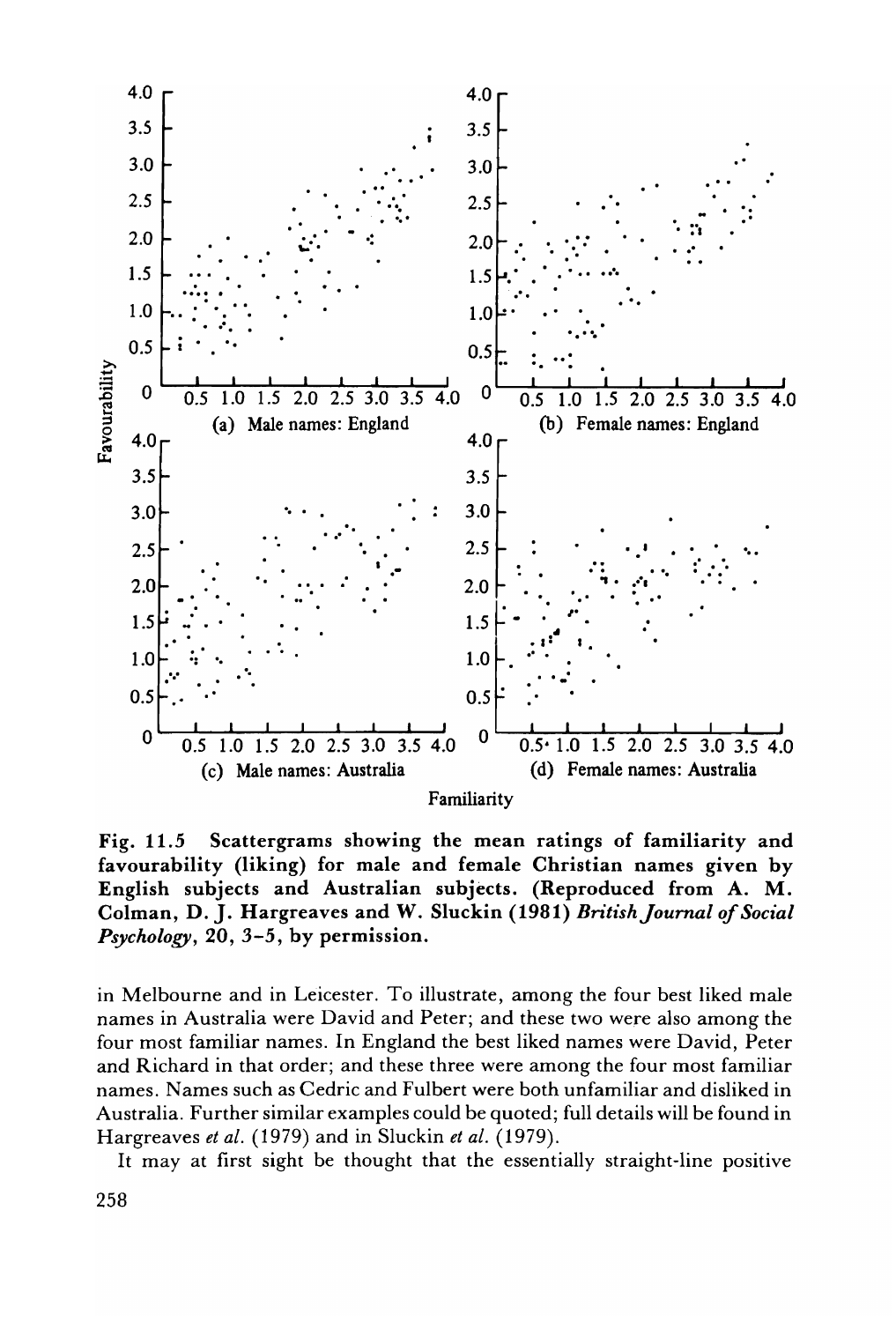correlations between familiarity and favourability could be explained in terms of the mere-exposure hypothesis. A closer analysis of the situation leads to a different explanation. First we may note that in the case of words, favourability is a function of familiarity and that, up to a point, favourability rises with familiarity. In the case of Christian names the causal relationship is partly reversed and, therefore, more complex. The best-liked names tend to be given most often to newborn infants; and so these names gradually become the most frequently-occurring and familiar of all the names. Thus we have a self-regulating mechanism in name-giving. It ensures that no names are given so frequently as to bring about an antipathy for them; and no single name can become so prevalent as to become markedly disliked. The preference or lack of preference for names eventually influences the frequency of their occurrence and, hence, their familiarity. This feedback of preference accounts for the nonexistence of the inverted-U relationship in the case of Christian names. Thus, the positive linear correlation, such as we have found, can be satisfactorily explained in terms of our preference-feedback hypothesis.

The case of surnames is different. They are not commonly chosen at will. Therefore, like ordinary words, they may be expected to obey the inverted-U law. It seemed to us worthwhile to put this prediction to an empirical test. We carried out an investigation, using 80 subjects who rated either their familiarity with, or their liking for, 60 surnames randomly selected from a telephone directory (Colman *et al.,* 1981b). We were unlucky that comparable data gathered by one of us (Dj.H.) while on Study Leave in Chicago, USA, *were*  later lost (strictly speaking, stolen!) in New York, with other belongings.

The results, showing the relationship between familiarity and favourability, are displayed in Fig. 11.6. Very unfamiliar names  $-$  examples being Bamkin, Bodle, Nall,  $\text{Codling}$   $\longrightarrow$  were disliked. At the other end of the familiarity range were Smith and Brown; they, too, were disliked. The best liked names were of intermediate familiarity, for example, Shelley, Cassell, Burton. A regression analysis shows that a large and highly significant proportion of the variance is accounted for by an incremental quadratic component. Further, the overall non-linear relationship for surnames is well exhibited by a piecewise linearregression analysis. Thus, the linear component of the trend in the lower third of the familiarity scale is strongly positive with a slope of  $0.82$ ; in the upper third the linear trend is quite strongly negative, with a slope of  $-0.43$ ; the middle third of the familiarity scale shows not much departure from the horizontal, the slope being somewhat negative  $(-0.18)$ .

#### **11.5** Aesthetic Appreciation of Music

Though musical theorists (e.g. Meyer, 1956) have long debated various important issues concerning the aesthetic and affective response to music, the experimental psychologist is better equipped to carry out objective, empirical tests of the hypotheses proposed. Berlyne's (1974a) distinction between 'synthetic' and 'analytic' approaches in experimental aesthetics, perhaps more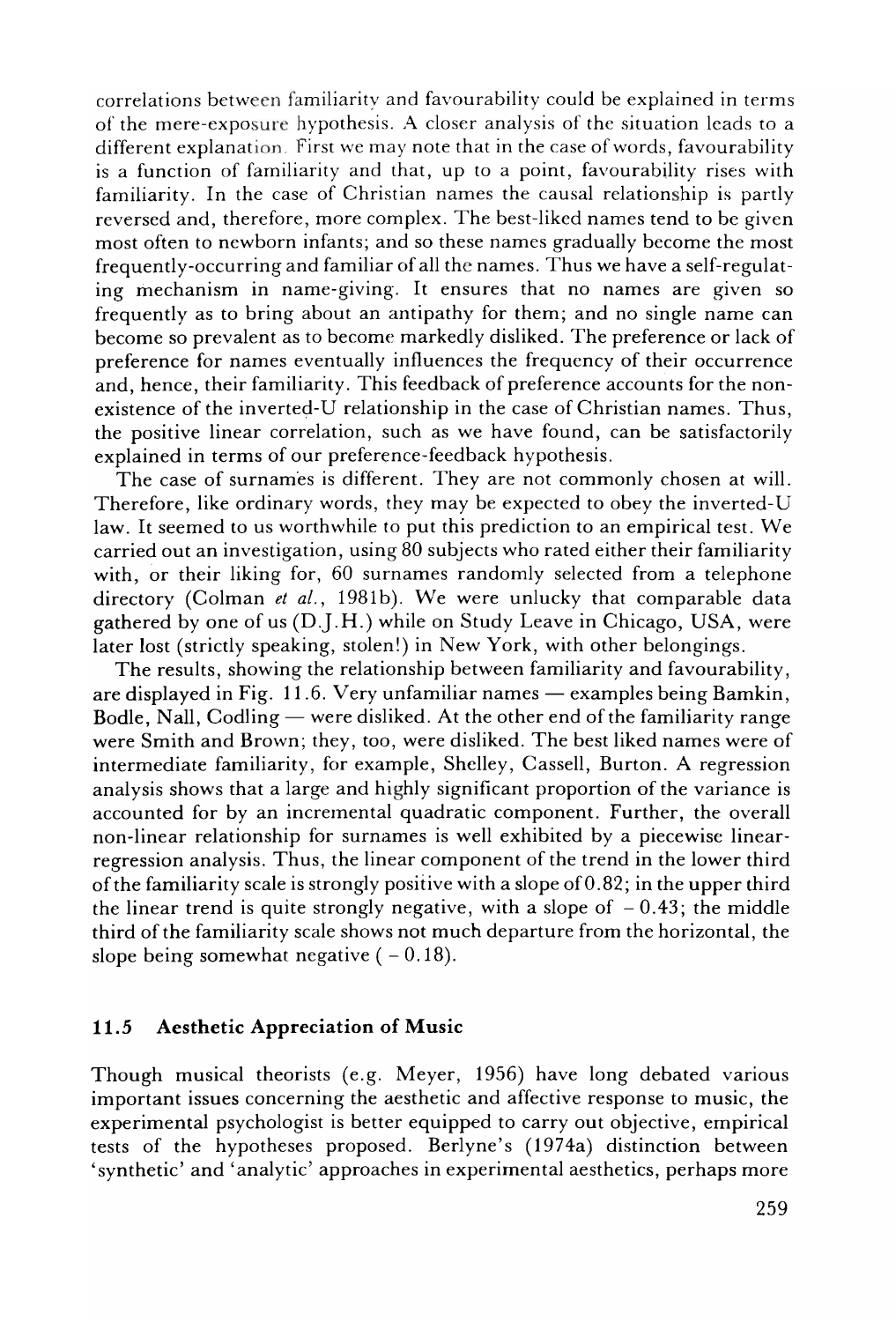

Fig. 11.6 Mean familiarity and favourability ratings (ranges 0-4) of 60 randomly selected surnames, showing least square linear regression line  $(FAV on FAM)$  and least square parabola.  $\frac{1}{100}$ , least square parabola; -----, least square line. (Reproduced from A. M. Colman, W. SIuckin and D. J. Hargreaves (1981) *British Journal of Psychology*, 72, 363-369, by permission. )

appropriately called experimental and naturalistic respectively, has clear parallels in research on the psychology of music. The experimental approach is that which characterizes most of the work that has been described in this chapter so far, as well as most of the 'new experimental aesthetics'. It consists of presenting subjects with simple, often artificially contrived stimuli in which specific independent variables are manipulated, and investigating the effects on specific dependant variables. Research in which this approach has been applied to music has been extremely scarce and limited in scope, and as Radocy & Boyle (1979) point out, this approach holds much promise for the systematic evaluation of the aesthetic response to music.

The naturalistic approach, on the other hand, uses stimuli drawn from reallife works of art and represents an attempt to study them under relatively lifelike conditions. The two approaches may be thought of as being at opposite ends of a continuum; many studies, including our own research on music (Hargreaves & Colman, 1981; Hargreaves *et al.,* 1980), fall somewhere in between, drawing on techniques characteristic of both approaches. In this section we shall review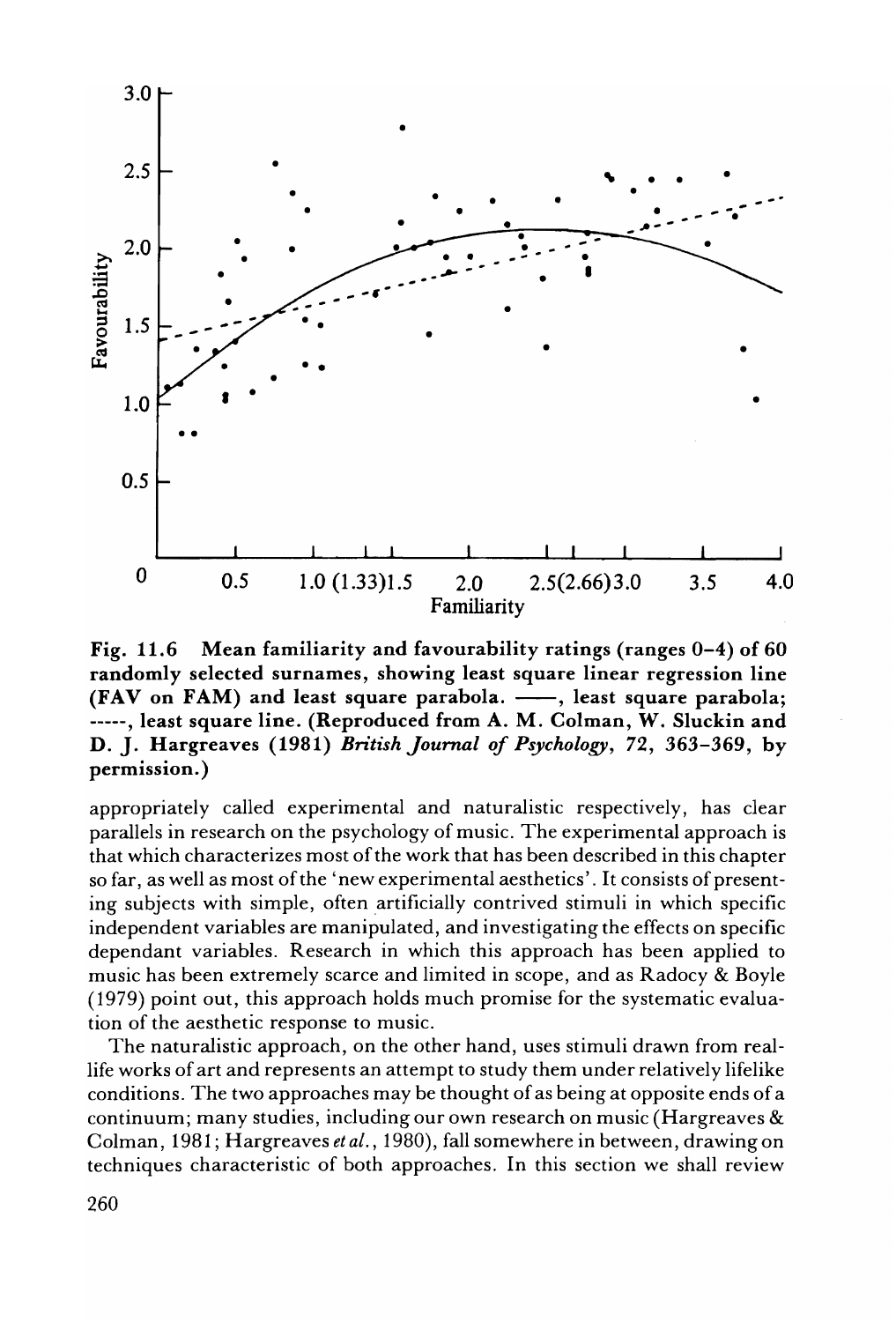some research on the role of novelty in the aesthetic response to music. We shall look first at those studies that are closest to a purely experimental approach in their manipulation of the novelty of musical stimuli; then at empirical studies of the effects of repetition of music, which use a mixture of experimental and naturalistic techniques.

A straightforward application to music of the inverted-U theory, as we have developed it so far, raises a new set of theoretical problems, since musical events are ordered in the dimension of time; this applies both *within* the duration of a single musical piece and *between* different playings of the same piece. Focusing on the latter, familiarity with a given piece might be thought of as an inverse function of its novelty, in terms of the number of times the piece has been heard. Thus we may dislike a piece when we hear it for the first time; with further playings liking rises to a peak, and then declines. The existence ofinverted-U curves of this type could easily be demonstrated by observing the changes in position of popular songs in the 'charts' over a period of several weeks. This phenomenon is a good example of the cyclical vogues that will be discussed in the last section of this chapter.

Another inverted-U theory of musical preference, which concentrates on likes and dislikes for different pieces at a given point in time rather than changes in liking for individual pieces over time, has been developed by Davies (1978). Davies' account derivcs from Berlyne's work, which we mentioned earlier, and has much in common with our own views; we shall attempt a brief summary here. The initial premise is that people tend to like music that provides them with information. i.e. that reduces their uncertainty about subsequent events. They tend to dislike music that is very familiar to them, as it contains no new information; similarly, they tend to dislike very unfamiliar music, since extreme novelty gives rise to uncertainty about future events. People therefore tend to prefer pieces of music that, for them, contain an intermediate amount of information, i.e., music that is moderately familiar to them. Davics draws next on Berlyne *et al.'s* (1968) suggestion that the information conveyed by a stimulus is related to its *subjective complexity,* and this concept is central in making predictions about people's liking for different pieces. The amount of information conveyed by a piece is a function both of its objective complexity, and of the familiarity of the listener with music of that type; the subjective complexity of a piece thus summarizes the levels of both of these interacting variables. The inverted-U curve that emerges from this conceptualization is one with subjective complexity as the abscissa; people's liking is greatest for music with intermediate levels of subjective complexity.

It is possible to carry out precise experimental manipulations of the objective complexity, or information content, of musical elements, and empirical researchers in this area have done so in various ways. Davies (1969) constructed tone sequences that vary in objective uncertainty levels in an analogous way to Miller & Selfridge's (1953) 'statistical approximations to language'. He presented a group of musicians from different musical disciplines with either a single written note or several written notes in a sequence, and asked them to write one more note that might reasonably follow. By passing the sequence on to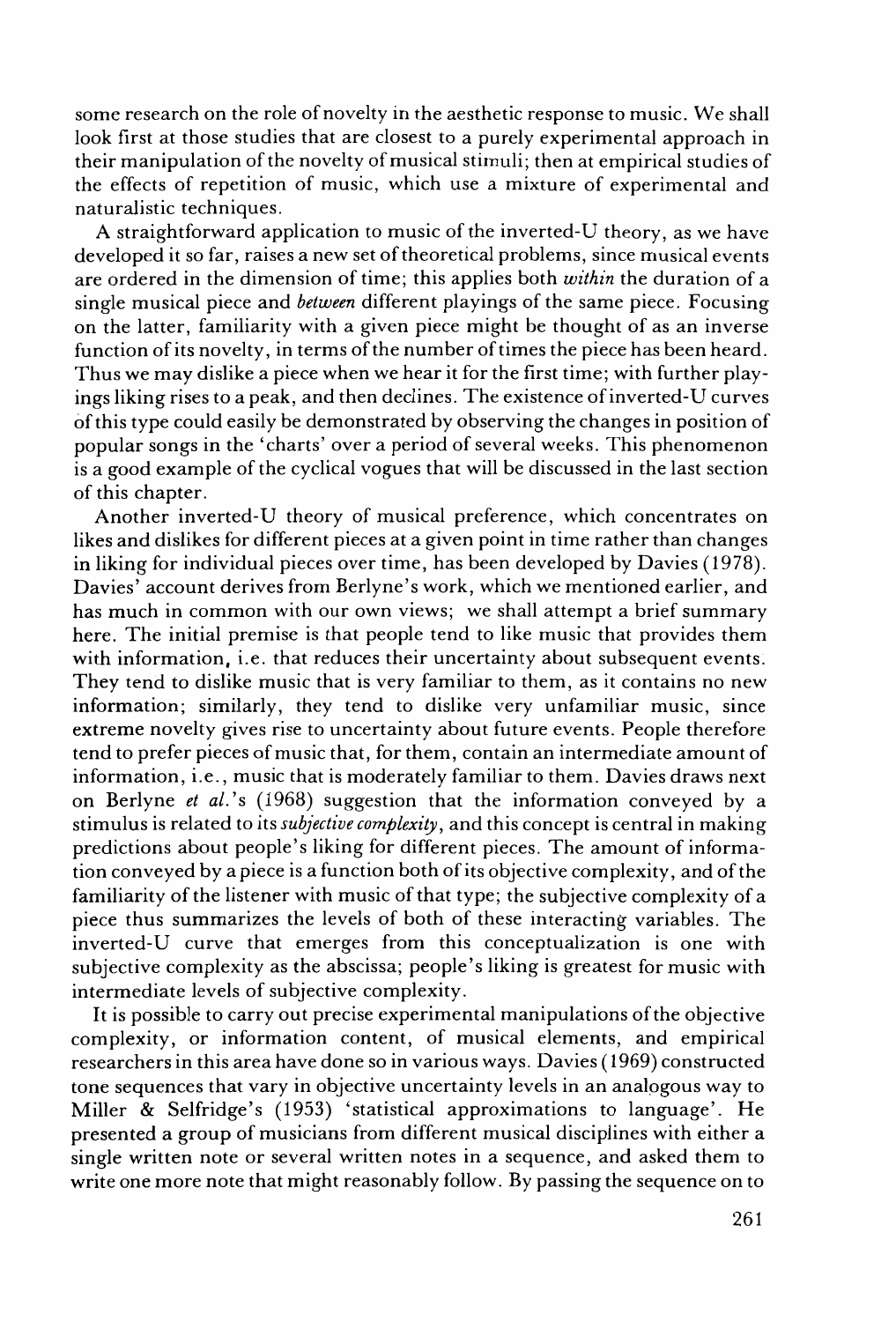the next musician, then the next, and so on, Davies was able to generate musical material varying in predictability; sequences in which each note was based on the preceding one, or on three, or five, or seven notes were constructed. Crozier  $(1974)$  and  $\tilde{V}$ itz (1966) also manipulated the informational content of tonal sequences, and investigated the effects on subjects' ratings of pleasantness and other variables. Vitz found an inverted-U relationship between the two; pleasantness ratings increased with 'stimulus variation' up to a moderate amount, and then declined. He also found that his more musically sophisticated subjects preferred sequences with larger amounts of stimulus variation than did subjects with little training and interest in music.

Heyduk (1975) obtained preference ratings for four piano compositions that were specially constructed to represent different degrees of complexity, and presented one of them to his subjects 16 times. His findings support an inverted-Utype 'optimal complexity' model of musical preference. Further, he found (Heyduk, 1975, p. 84) that:

... the affective consequences of repeated exposure varied depending upon whether the repeatedly exposed composition was more or less complex than the subject's preferred complexity level.

Now this finding is an important corollary of the subjective complexity model that was outlined earlier, and it corroborates Vitz's (1966) results. Generally speaking, repeated exposure to a piece of music tends to reduce its subjective complexity. When the initial subjective complexity of the piece is too high, further listening will tend to increase liking for it, as this will reduce its complexity, which will move nearer to the subject's optimum level. When the initial level is too low, however, repeated exposure will tend to decrease liking for the piece, since its subjective complexity moves still further away from the subject's optimum level. This model should enable us to predict, to some degree, how a person's musical preferences might change and evolve: the characteristics of any individual inverted-U function relating liking to novelty will depend on the objective complexity of the piece, and the musical experience of the listener.

The 'repeated exposure' paradigm employed by Heyduk has been used extensively in research in the new experimental aesthetics, and Heyduk adopts a typically experimental approach to the stimulus material. We shall now briefly review some research that uses the same experimental paradigm, but which is essentially naturalistic in its use of' real-life' musical pieces as stimuli.

Verveer *et al.* (1933), like Heyduk, found an inverted-U curve for liking with repetition over time. They repeatedly played the same two 'jazz selections' to groups of undergraduate psychology students in two testing sessions one week apart. The subjects' pleasantness ratings (on a 20-point scale) tended to increase to an affective peak at an optimal degree of familiarity; further repetition produced a decline in pleasantness. After an intervening time interval, however (one week in this case) the ratings rose again. The authors suggest that some apparently discrepant results in this field may be resolved by distinguishing between the contrary effects of *continuous repetition* and *repetition at intervals.*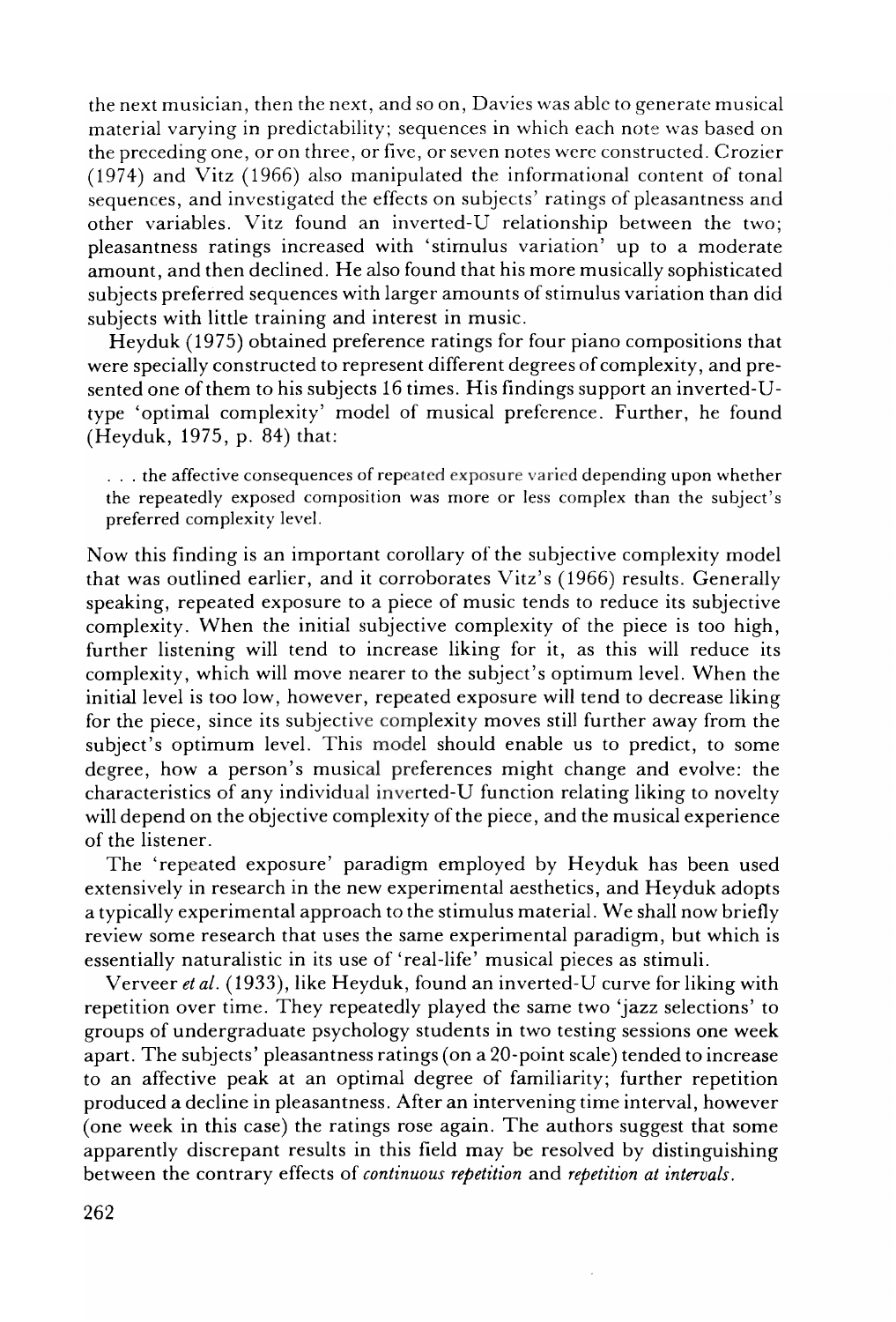Neither Krugman (1943) nor Mull (1957), however, found any evidence for an inverted-U curve. Krugman played recordings of classical and swing music once a week for 8 weeks to 7 undergraduate subjects, and found that their pleasantness ratings tended to increase over this period for both types of music. Mull played modern serious music (selections from Hindemith and Schoenberg) to 16 music students during two sessions of 1 h each, in two successive weeks; she also found a general increase in liking for the music over this period, though she concluded (Mull, 1957, p. 161) that 'neither of the compositions studied was generally much liked, even at the end of the familiarizing process' .

No clear effects of type of music have emerged so far; according to the theoretical model outlined in the last section, more complex pieces of music should be more likely to show an increase in liking with repetition than should less complex pieces. Schuckert & McDonald (1968) may have found such an effect in their study of 20 pre-school children. They obtained initial preference judgements from the children on jazz as well as classical pieces, and then systematically exposed each subject to the less prekrred musical type in four different play situations. A re-test for shifts in preference showed that although the magnitude of the preference shift was not statistically significant, twice as many children shifted their preference from jazz to classical music as in the opposite direction as a result ofthe exposure. Whether or not this demonstrates that the classical piece used *(Liebestraum,* as recorded by the Boston Pops Orchestra) had greater subjective complexity for the children than the jazz piece *(Blue Rondo,* by Dave Brubeck) is unclear; the authors suggest that the greater rhythmicity of the latter may partly explain their results.

This kind of research has dear practical implications for so-called 'plugging' effects in music broadcasting. Although a certain amount of research on this topic was carried out under the auspices of the Office of Radio Research at Columbia University (Lazarsfeld & Stanton, 1944), it is rather surprising that there has been virtually no further interest in it since the Second World War. Wiebe's (1940) study of the effect of radio plugging on students' opinions of popular songs is one of the very few in this area to incorporate some degree of experimental control. In summary, he found that plugging did not affect the liking ratings of initially well liked songs, but that it did slightly increase the ratings of those songs that were initially less well liked. The explanation of these results by the subjective complexity model would be that the initially well liked songs were oflower subjective complexity to the students, though of course this would be virtually impossible to test retrospectively.

We may conclude this section by characterizing the aesthetic appreciation of music as an area in which empirical evidence lags well behind theoretical speculation. Music is a complex area of study, and musical stimuli tend to be less convenient to handle in the laboratory than stimuli such as shapes, letters, words or names. It is probably for this reason that no consistent findings emerged from the repetition studies reviewed above. These studies used various different samples of subjects, types of music, experimental procedures, and methods of analysis. Nevertheless, it may well be that some form of inverted-U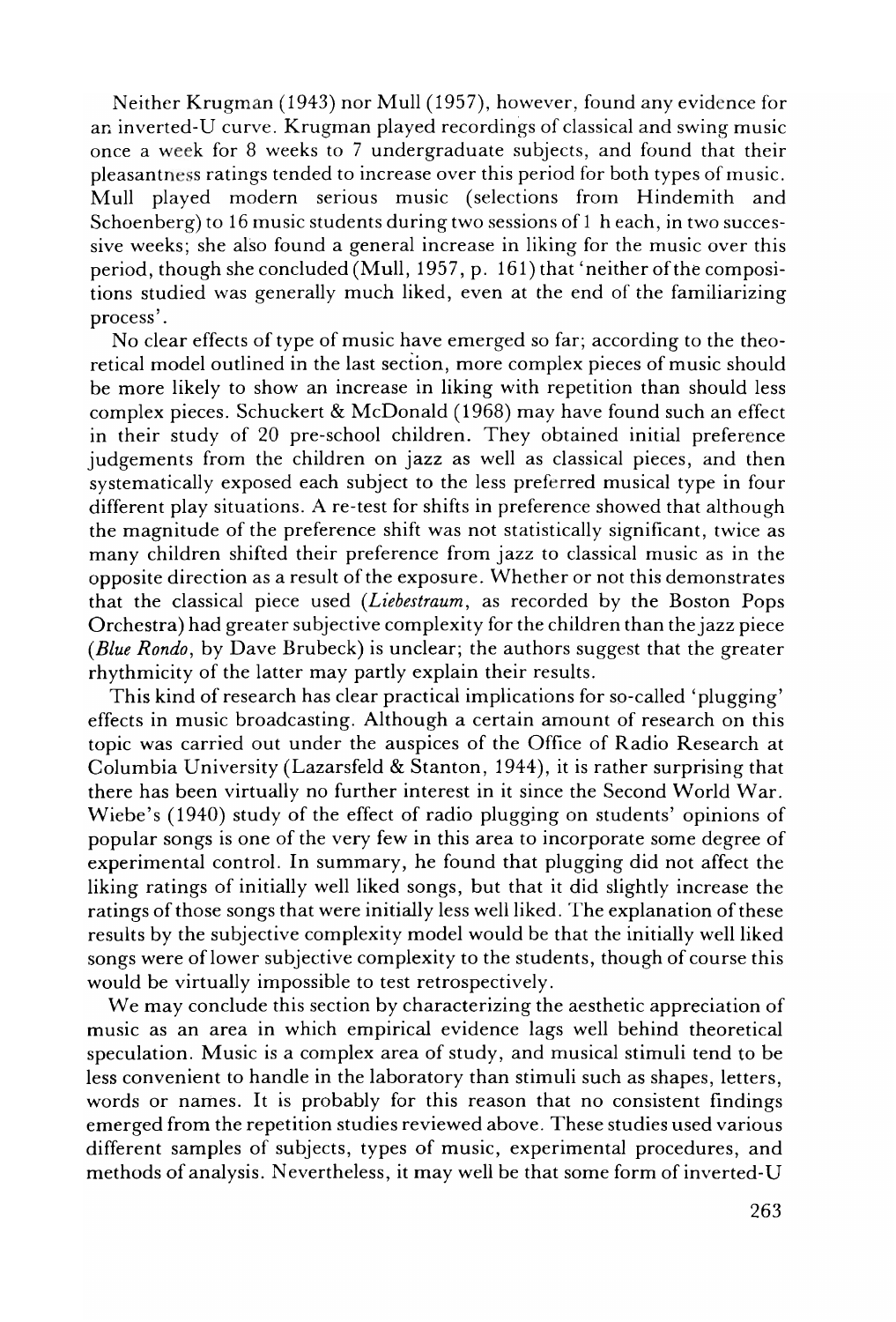theory provides the most useful, general framework for integrating what appear at first sight to be diverse and even contradictory findings. There can be little doubt that this applies to the research reviewed earlier, though a good deal of empirical flesh remains to be put on the theoretical skeleton.

#### **11.6 Conclusions**

As we mentioned early on in this chapter, there has been no dearth of interesting theories concerning the inverted-U relationship between noveltylfamiliarity and aesthetic preferences. Both the modified response-competition theory and the two-factor theory, as well as the more recent scheme theory, have their appeal. However, they do not readily generate conflicting predictions, and hence empirical findings have not the power of differentiating between then. Therefore, for the present, theorising about the underlying causes of the inverted-U relationship remains tentative.

We have seen earlier how Christian names and surnames differ with regard to the relationship between familiarity and favourability. Much more generally, this difference between, respectively, a positive rectilinear and an inverted-U relationship is characteristic of two broad categories of naturally occurring stimuli (Colman *et al.,* 1981b). Category A, which includes Christian names, is one in which exposure to the stimuli depends largely on voluntary choice. This is very well exemplified by musical pieces that we choose, or do not choose, to listen to. Examples somewhat comparable to Christian names include garments and shoes of different styles. Category B comprises stimuli such as surnames, but also, typically, letters of the alphabet, words, geometrical shapes and so on, that is, cases where frequency of exposure is essentially outside the subject's voluntary control. The two categories are in reality two ends of a continuum of stimuli, because the *degree* of voluntary control of exposure that is achievable will vary with the nature of the stimulus.

Individuals will differ, of course, with regard to the extent of their familiarity with the various stimuli within Category B. Some of these stimuli can be so ubiquitous in any given culture that they are on the descending section of the inverted-U curve. For instance, we have found that some words, and even surnames, are in that position. Stimuli in Category A, however, are prevented from reaching the requisite high levels of familiarity, because voluntary choice on the part of the individuals reduces the extent of their exposure to excessively frequently occurring stimuli, such as particular pieces of music, or clothes that are frequently worn, or even Christian names that are regarded as common. This cutting down of exposure by choice reduces sufficiently the popularity of any given stimulus to prevent it from becoming overly unattractive. This selfregulation, or preference feedback, accounts for the absence of the inverted-U relationship between familiarity and favourability for stimuli in Category A.

Over a period of time the self-regulating mechanism just referred to appears to be responsible for the fluctuations in popularity of, for example, hair styles, shoe styles and the like. A given style ceases to be aesthetically pleasing when it is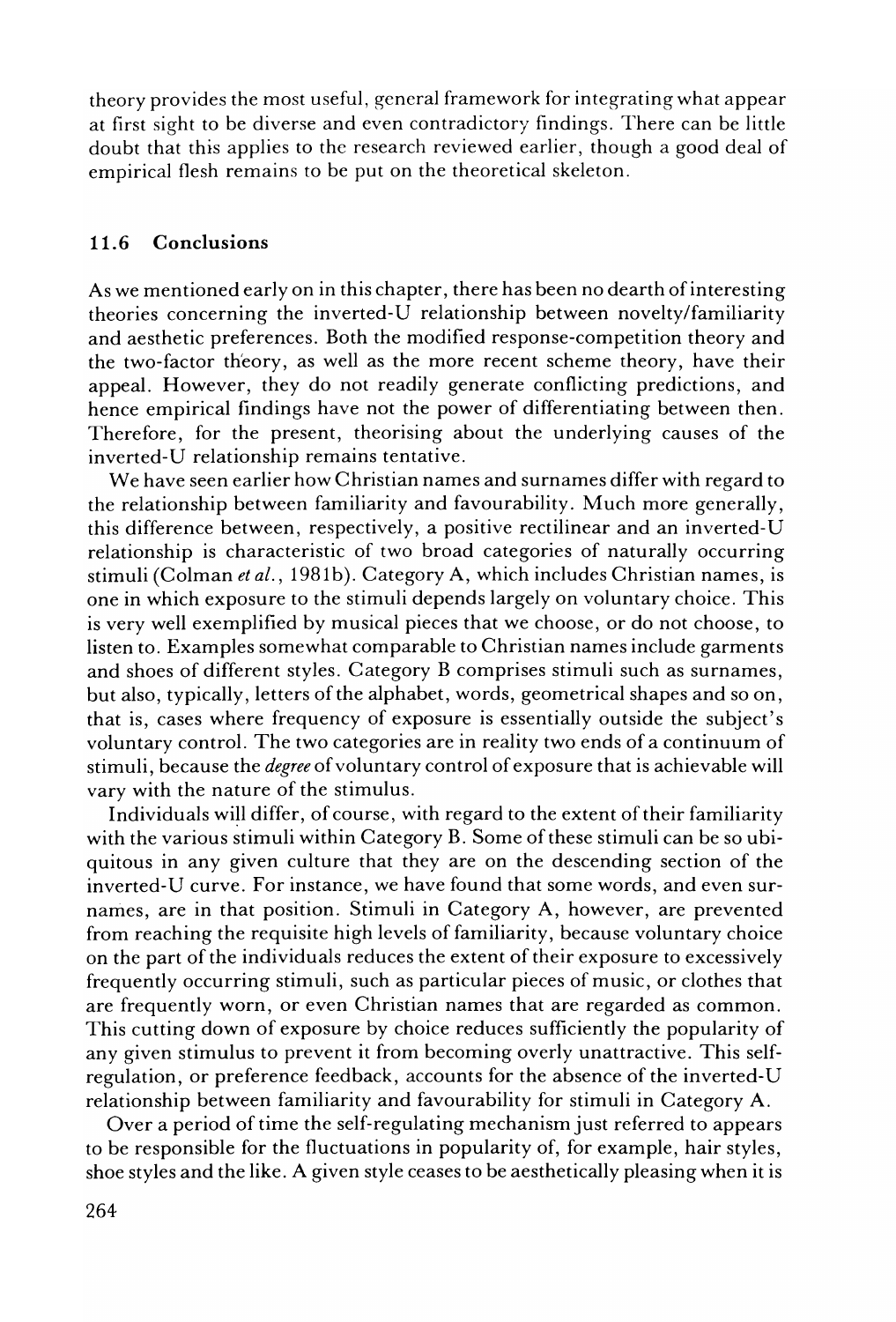very common, but begins to return to favour when it is relatively uncommon. Thus we witness the rise and fall offashions; what is in vogue today will not be so in a few years' time, but may return in a decade or two. Of course, this is only a very partial account of fluctuations of popularity. Some fashions disappear never to reappear again, perhaps because they have been found to be incompatible with more modern living conditions, or because they have been condemned by some authority, and so on. Rather than old stimuli re-emerging, some entirely new stimuli may emerge as aesthetically pleasing, perhaps for prestige reasons to begin with, then rapidly becoming favourites of many. But, this is not to say that the preference-feedback mechanism does not go some considerable way towards explaining the fluctuations of fashion.

In the case of changing positions of popular songs in the' charts' , such cycles have a fairly short periodicity. The greater complexity of most serious music would lead us to predict that if similar curves exist, their periodicities should be much longer. Farnsworth's (1969) studies of the changes in eminence rankings of the great composers made by members of the American Musicological Society in 1938, 1944 and 1951 are of interest in this connection. Although the question of cyclical vogues was not directly under investigation, Farnsworth found some interesting and marked average shifts in preference over the thirteen year period. The 1951 rankings correlated 0.95 with those obtained in 1944, and 0.85 with those obtained in 1938.

We may return now to Category B stimuli where, provided the range of familiarity is wide enough, the inverted-U relationship between familiarity and favourability obtains. The interest here centres on the parameters of the Ucurve, e.g., the factors inlluencing the height of the peak of the curve, the position of the peak on the familiarity scale, and the symmetry or asymmetry of the curve. There is evidence to suggest that, as far as the position of the peak is concerned, maximal favourability tends to occur early with stimuli that are subjectively simple, highly discriminable and predictable. On the other hand, the peak of favourability tends to be reached late on the scale of familiarity with stimuli that are subjectively complex, poorly discriminable and, perhaps, relatively unpredictable (Colman & Sluckin, 1976). This would indicate which things are likely to have a quick appeal but soon become boring, and which are slow in becoming attractive but are longer-lasting in their aesthetic appeal.

As we mentioned at the beginning of this chapter, neither novelty nor familiarity is a unitary entity. On the contrary, each can refer to several distinct situations. Therefore, when we talk about a quantitative novelty-familiarity continuum we oversimplify matters; we do not do justice to the qualitative complexity of the continuum. Empirical studies do sometimes take this complexity into account; research work has, for instance, been carried out on the effects of massed and distributed exposure (see Stang, 1974). In this chapter, however, we have focused on the fundamentals of the relationships between noveltylfamiliarity and liking, whereby a tacit assumption is made that novelty/familiarity is unidimensional.

It is sometimes believed that novelty, as such, is aesthetically attractive. Empirical studies do not bear this out. On the contrary, perhaps because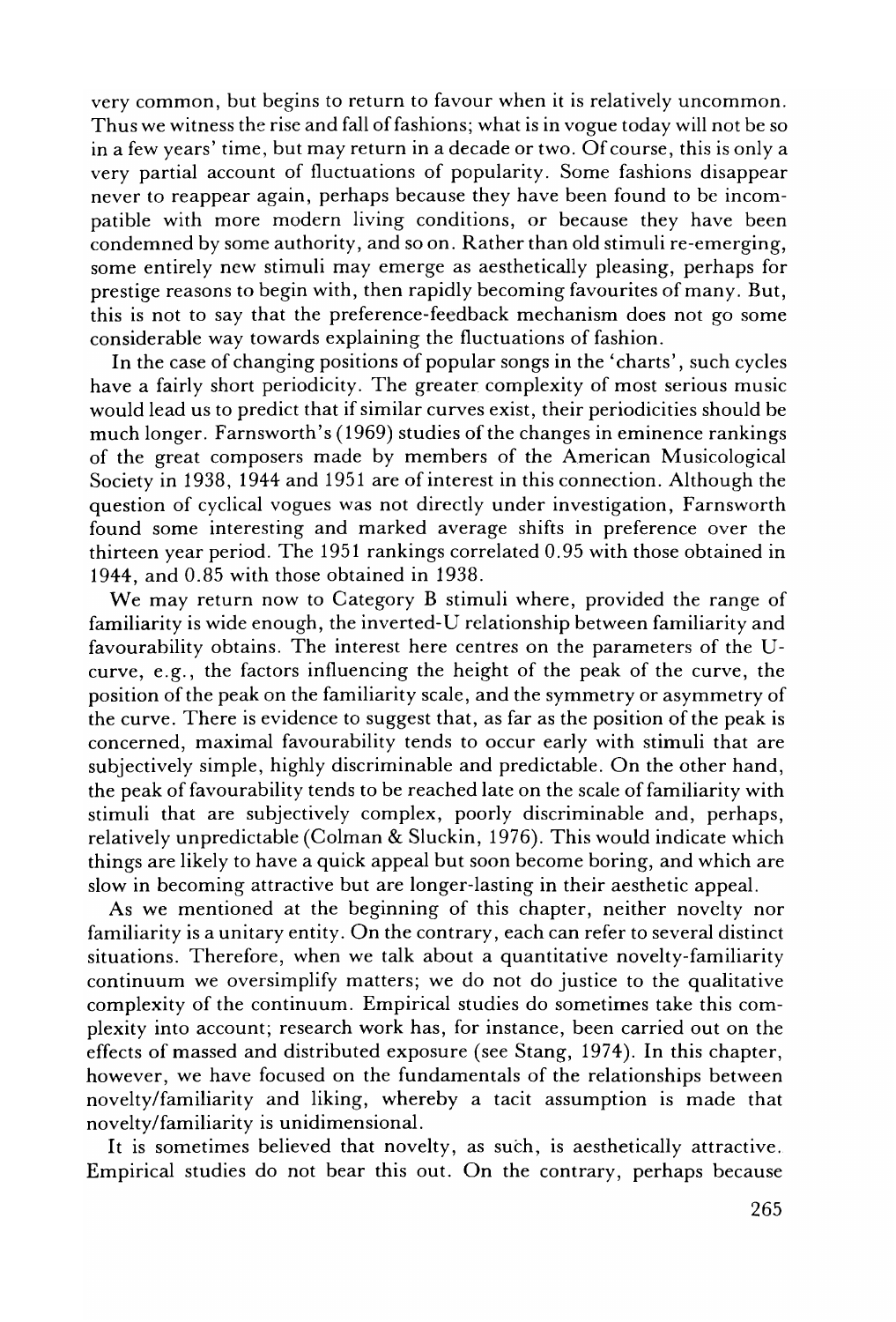novelty tends to evoke wariness, novel stimuli are not generally liked as much initially as they are liked later, when their novelty has worn off. Of course, the understanding of human aesthetic preferences is only very partially illuminated by the study of the novelty-favourability relationships. Nevertheless, as this chapter has attempted to show, a close experimental and theoretical analysis of these relationships can be quite revealing.

## 11.7 Synopsis

Much of the so-called new experimental aesthetics is concerned with liking as a function of noveltylfamiliarity. The mere-exposure hypothesis, suggesting that liking is the result of ' mere repeated exposure' of the individual to the stimulus, is critically discussed. The view is then considered that, more generally, the relationship between novelty/familiarity and liking takes the form· of an inverted U. Theories purporting to explain this relationship are then briefly described. Next, our own experiments on letters, words and surnames, which show results consistent with the inverted-U function are reported. However, for a certain category of stimuli, where the preference-feedback effect is in evidence, the relationship between noveltylfamiliarity and liking is more like a positive rectilinear one. This is well illustrated by our findings concerning preferences for Christian names. This brings us to the topic of vogues. A survey of studies of aesthetic .appreciation of music highlights, among other features, the presence of cycles of fashion of varying periodicities. The chapter ends up with some tentative general conclusions about aesthetic preferences in relation to novelty.

# **References**

- BERLYNE, D. E. (1970) Novelty, complexity, and hedonic value. *Perception and Psychophysics 8,279-286.*
- BERLYNE, D. E. (1971) *Aesthetics and Psychobiology.* New York: Appleton-Century-Crofts.
- BERLYNE, D. E. (Ed.)(1974a) *Studies in the New Experimental A esthetics.* New York: Wiley.
- BERLYNE, D. E. (1974b) Novelty, complexity and interestingness. In *Studies in the New Experimental Aesthetics* (Ed. D. E. BERLYNE). New York: Wiley.
- BERLYNE, D. E. OGILVIE, J. C. and PARHAM, L. C. C. (1968) The dimensionality of visual complexity, interestingness and pleasingness. *Canadian Journal of Psychology 22,*  376-387.
- BOUCHER, J. and OSGOOD, C. E. (1969) The Pollyanna hypothesis. *Journal of Verbal Learning and Verbal Behauior* 8, 1-8.
- BRICKMAN, P., REDFIELD, J., HARRISON, A. A. and CRANDALL, R. (1972) Drive and predisposition as factors in the attitudinal effects of mere-exposures. *Journal of Experimental Social Psychology* 8, 3 t -44.
- CANTOR, G. N. (1968) Children's 'like-dislike' ratings of familiarized and non familiarized visual stimuli. *Journal of Experimental Child Psychology* 6, 651-657.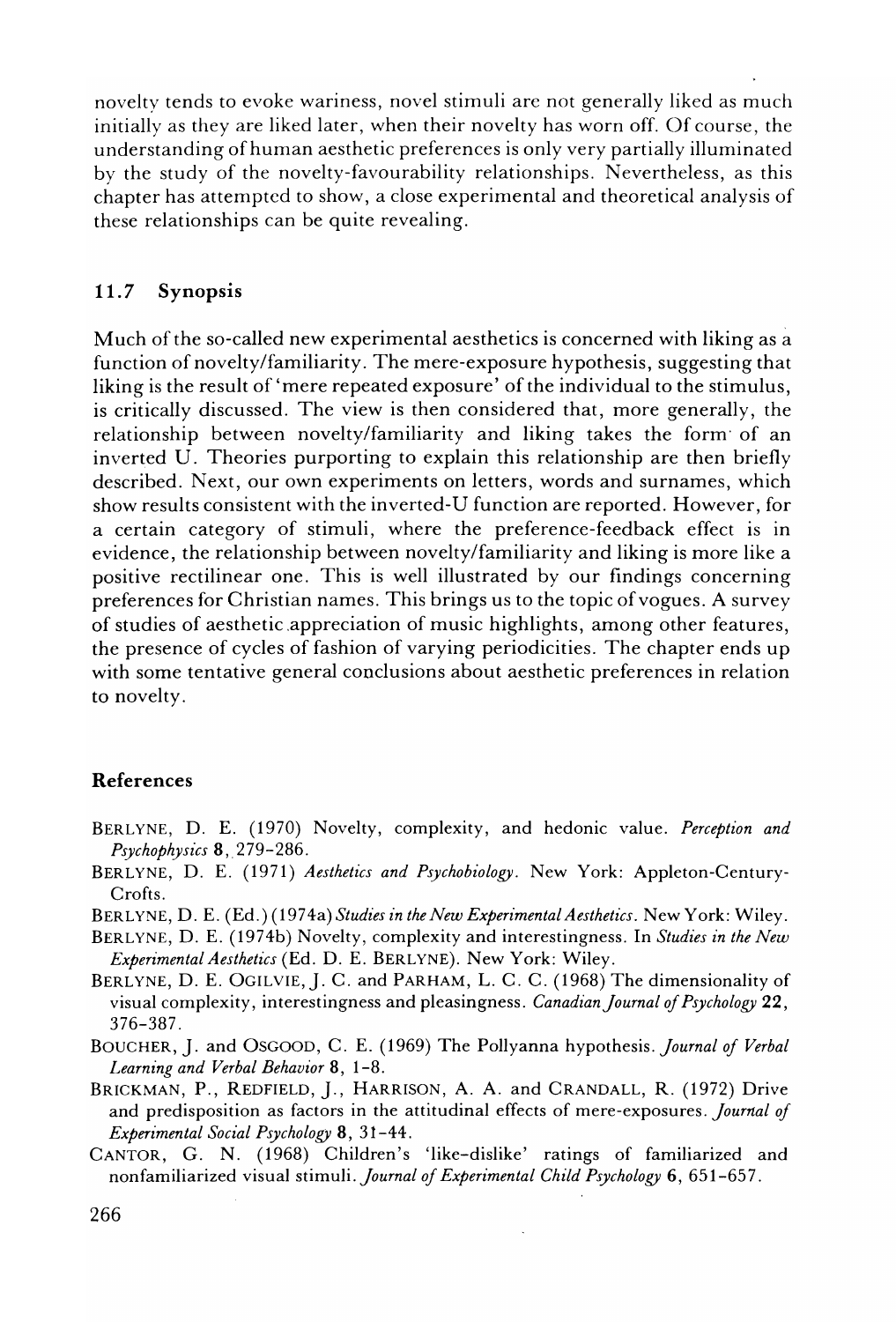- CANTOR, G. N. and KUBOSE, S. K. (1969). Preschool children's ratings offamiliarized and nonfamiliarized visual stimuli. *Journal of Experimental Child Psychology* 8, 74-81.
- COLMAN, A. M. and SLUCKIN, W. (1976) Everyday likes and dislikes; the psychology of human fancy. *New Society* 38 (No. 733), 123-125.
- COLMAN, A. M. WALLEY, M. and SLUCKIN, W. (1975) Preferences for common words, uncommon words and non-words by children and young adults. *British Journal or Psychology* 66,481-486.
- COLMAN, A. M., HARGREAVES, D. ]. and SLUCKIN, W. (1981a) Preferences for Christian names as a function of their experienced familiarity. *BritishJournal of Social Psychology* 20, 3-5.
- COLMAN, A. M., SLUCKIN, W. and HARGREAVES, D. ]. (1981b) The effect of familiarity on preferences for surnames. *British Journal of Psychology* 72, 363-369.
- CRANDALL,]. E., MONTGOMERY, V. E. and REES, W. W. (1973) 'Mere' exposure *versus* familiarity, with implications for response competition and expectancy arousal hypotheses. *Journal of General Psychology* 88,105-120.
- CROZIER,]. B. (1974) Verbal and exploratory responses to sound sequences varying in uncertainty level. In *Studies in the New Experimental Aesthetics* (Ed. D. E. BERLYNE). New York:Wiley.
- DAVIES,]. B. (1969) *An Analysis of Factors Involved in Musical Ability, and the Derivation of*  Tests of *Musical Aptitude*. Ph. D. thesis, University of Durham Library.
- DAVIES,]. B. (1978) *The Psychology of Music.* London: Hutchinson.
- ECKBLAD, G. (1981) *Scheme Theory: A Conceptual Framework for Cognitive-Motivational Processes.* London: Academic Press.
- FARNSWORTH, P. R. (1969) *The Social Psychology of Music (2nd edn.).* Ames: Iowa State University Press.
- FAW, T. T. and PIEN, D. (1971) The influence of stimulus exposure on rated preference: effects of age, pattern of exposure, and stimulus meaningfulness *.Journal of Experimental Child Psychology* 11, 339-346.
- FECHNER, G. T. (1876) *Vorschule der Aesthetik*. Leipzig: Breitkopf & Härtel.
- HAMID, P. N. (1973) Exposure frequency and stimulus preference. *British Journal of Psychology* 64, 569-577.
- HARGREAVES, D.]. and COLMAN, A. M. (1981) The dimensions of aesthetic reactions to music. *Psychology of Music* 9, 15-20.
- HARGREAVES, D.]., COLMAN, A. M. and SLUCKIN, W. (1979) Aesthetic preferences for names in relation to their experienced familiarity. II. England. *Melbourne Psychology Reports* No. 59, 1-20.
- HARGREAVES, D. ]., MESSERSCHMIDT, P. and RUBERT, C. (1980) Musical preference and evaluation. *Psychology of Music* 8, 13-18.
- HARRISON, A. A. (1968) Response competition, frequency, exploratory behaviour, and liking. *Journal of Personality and Social Psychology* 9, 363-368.
- HARRISON, A. A. (1969) Exposure and popularity. *Journal of Personality* 37, 359-377.
- HARRISON, A. A. (1977) Mere exposure. *Advances in Experimental Social Psychology*  10,39-83.
- HARRISON, A. A. and CRANDALL, R. (1972) Heterogeneity-homogeneity of exposure sequence and the attitudinal effects of exposure. *Journal of Personality and Social Psychology* 21, 234-238.
- HARRISON, A. A. and ZAJONC, R. B. (1970) The effects of frequency and duration of exposure on response competition and affective ratings. *Journal of Psychology 75,*  163-169.
- HARRISON, A. A., TUFTS, J. W. and STRAYER,]. B. (1974) Task difficulty and the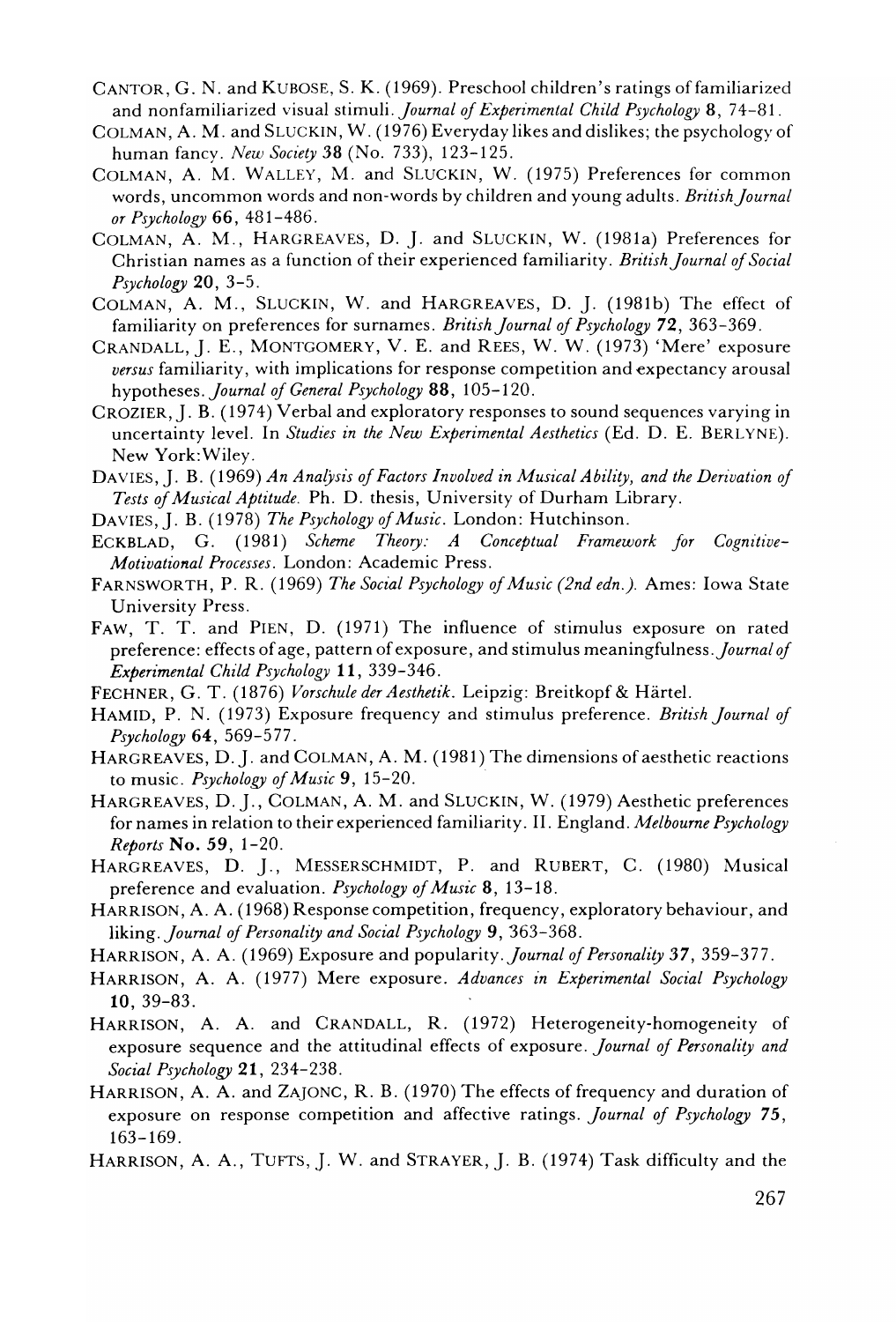reinforcement effects of high and low frequency stimuli. *Journal of Personality and Social Psychology* 29, 628-636.

- HEYDUK, R. G. (1975) Rated preference for musical composition as it relates to complexity and exposure frequency. *Perception and Psychophysics*, 17, 84-91.
- JAMES, W. (1890) *The Princzples of Psychology, Vo!.* 2. New York: Holt.
- J ANISSE, M. P. (1970) Attitudinal effects of mere exposure: a replication and extension. *Psycho nomic Science* 19, 77 -7 8.
- KRUGMAN, H. E. (1943) Affective response to music as a function of familiarity. *Journal of Abnormal and Social Psychology* 38, 388-392.
- LAZARSFELD, P. F. and STANTON, F. (1944) *Radio Research* 1942-43. New York: Duell, Sloan & Pearce.
- MATLIN, M. W. (1970) Response competition as a mediating factor in the frequencyaffect relationship. *Journal of Personality and Social PS)'chology* 16, 536-552.
- MATLIN, M. W. (1974) Frequency-affect relationship in a simultaneous spatial presentation. *Psychological Reports* 35, 379-383.
- MEYER, L. B. (1956) *Emotion and Meaning in Music.* Chicago: University of Chicago Press.
- MILLER, G. A. and SELFRIDGE, j. A. (1953) Verbal context and the recall of meaningful material. *American Journal of Psychology* 63, 176-185.
- MORELAND, R. L. and ZAJONC, R. B. (1976) A strong test of exposure effects. *Journal of Experimental Social Psydwlogy* 12, 170-179.
- MORELAND, R. L. and ZAJONC, R. B. (1977) Is stimulus recognition a necessary condition for the occurrence of exposure effects? *Journal of Personality and Social Psychology* 35, 191-199.
- MULL, H. K. (1957) The eflect of repetition upon the enjoyment of modern music. *Journal of Psychology* 43, 155-162.
- OSGOOD, C. E. (1964) Semantic differential technique in the comparative study of cultures. *American Anthropologist* 66, 171-200.
- RADOCY, R. E. and BOYLE, J. D. (1979) *Psychological Foundations of Musical Behavior.* Springfield, Ill.: C. C. Thomas.
- RAJECKI, D. W. and WOLFSON, C. (1973) The rating of materials found in the mailbox: effects of frequency of receipt. *Public Opinion Quarterly* 37, 110-114.
- RUSSELL, P. A. (1973) Relationships between exploratory behaviour and fear: a review. British Journal of Psychology 64, 417-433.
- SAEGERT, S. C. and JELLISON, J. M. (1970) Effects of initial level of response competition and frequency of exposure on liking and exploratory behavior. *Journal of Personality and Social Psychology* 16, 553-558.
- SAEGERT, S., SWAP, W. and ZAjONC, R. B. (1973) Exposure, context, and interpersonal attraction. *Journal of Personality and Social Psychology* 25, 234-242.
- SCHUCKERT, R. F. and McDoNALD, R. L. (1968) An attempt to modify the musical preferences of preschool children. *Journal of Research in Music Education* 16, 39-45.
- SIEBOLD, J. R. (1972) Children's rating responses as related to amount and recency of stimulus familiarization and stimulus complexity. *Journal of Experimental Child Psychology* 14, 257-264.
- SLUCKIN, W. (1972) *Imprinting and Early Learning.* London: Methuen.
- SLUCKIN, W., MILLER, L. B. and FRANKLIN, H. (1973) The influence of stimulus familiarity/novelty on children's expressed preferences. *BritishJournal of Psychology* 64, 563-567.
- SLUCKIN, W., HARGREAVES, D. j. and COLMAN, A. M. (1979) Aesthetic preferences for names in relation to their experienced familiarity. I. Australia. *Melbourne Psychology Reports* No. 55, 1-18.